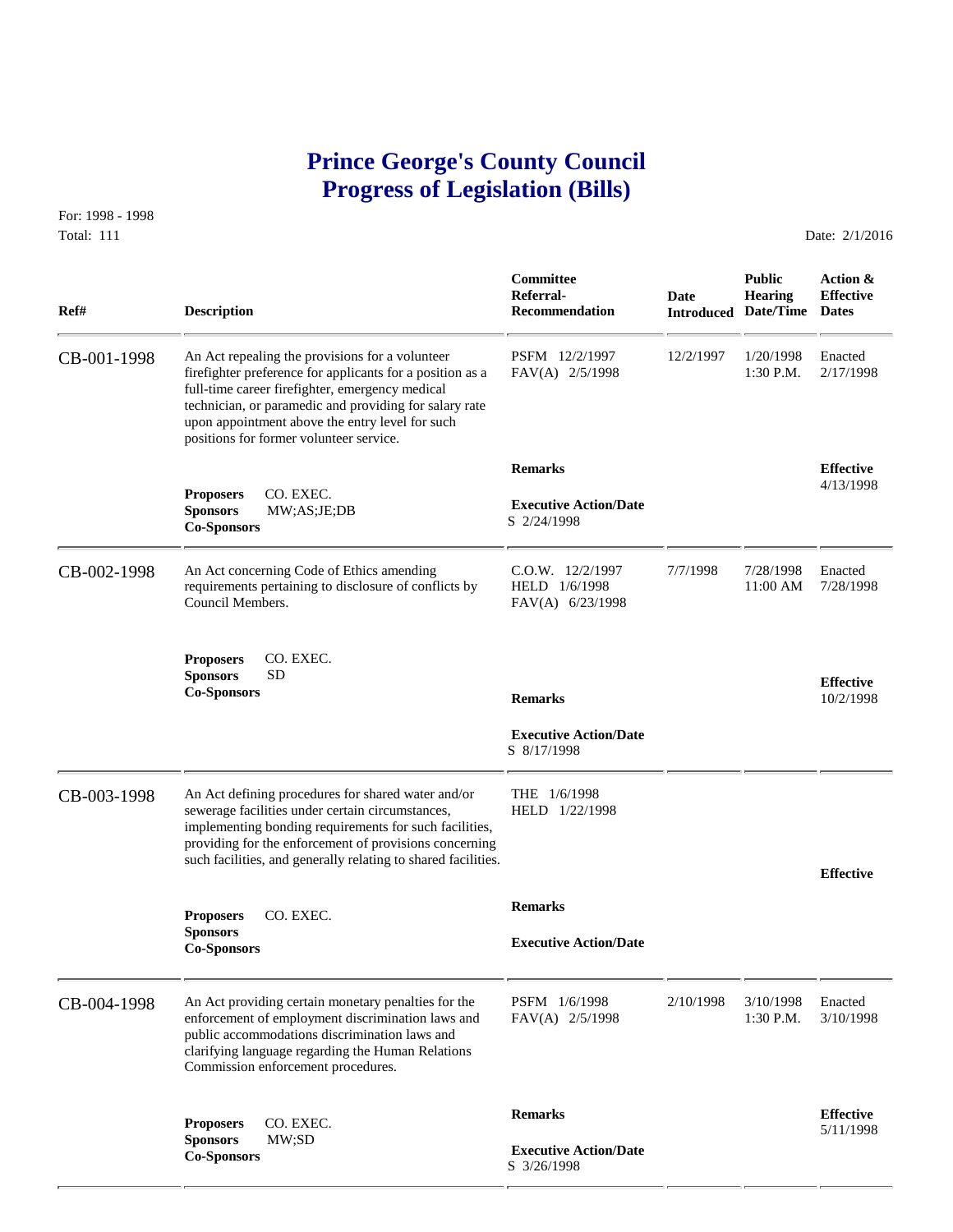| For: 1998-1998<br><b>Total: 111</b> | <b>Prince George's County Council</b><br><b>Progress of Legislation (Bills)</b>                                                                                                                                                                                                                                                                                     |                                                                                          |           |                                                               | Page 2 of 24<br>Date: 2/1/2016                |
|-------------------------------------|---------------------------------------------------------------------------------------------------------------------------------------------------------------------------------------------------------------------------------------------------------------------------------------------------------------------------------------------------------------------|------------------------------------------------------------------------------------------|-----------|---------------------------------------------------------------|-----------------------------------------------|
| Ref#                                | <b>Description</b>                                                                                                                                                                                                                                                                                                                                                  | Committee<br>Referral-<br><b>Recommendation</b>                                          | Date      | <b>Public</b><br>Hearing<br><b>Introduced Date/Time Dates</b> | Action &<br><b>Effective</b>                  |
| CB-005-1998                         | An Act amending provisions relating to administration<br>of the Code of Ethics; updating the list of those<br>individuals required to file financial disclosure<br>statements; granting the Board of Ethics the authority to<br>issue subpoenas and administer oaths; specifying the<br>authority of the Board; and amending an inaccurate<br>reference in the law. | $C.O.W.$ $1/6/1998$<br>HELD 6/23/1998                                                    |           |                                                               | <b>Effective</b>                              |
|                                     |                                                                                                                                                                                                                                                                                                                                                                     | <b>Remarks</b>                                                                           |           |                                                               |                                               |
|                                     | <b>Proposers</b><br>CO. EXEC.<br><b>Sponsors</b><br><b>Co-Sponsors</b>                                                                                                                                                                                                                                                                                              | <b>Executive Action/Date</b>                                                             |           |                                                               |                                               |
| CB-006-1998                         | An Ordinance requiring that oral argument before the<br>District Council be made a part of the record for the<br>purposes of a judicial appeal.                                                                                                                                                                                                                     | PZED 1/6/1998<br>FAV(A) 2/11/1998<br>PZED 3/24/1998<br>HELD 4/15/1998                    | 2/17/1998 | 3/17/1998<br>2:00 P.M.                                        | Enacted<br>3/17/1998<br>Recommit<br>3/24/1998 |
|                                     | WM<br><b>Proposers</b><br>WM<br><b>Sponsors</b><br><b>Co-Sponsors</b>                                                                                                                                                                                                                                                                                               |                                                                                          |           |                                                               |                                               |
|                                     |                                                                                                                                                                                                                                                                                                                                                                     | <b>Remarks</b>                                                                           |           |                                                               | <b>Effective</b>                              |
|                                     |                                                                                                                                                                                                                                                                                                                                                                     | <b>Executive Action/Date</b>                                                             |           |                                                               |                                               |
| CB-007-1998                         | An Act concerning budget hearings and tax levy<br>amending the requirement that the local funding<br>attributable to public schools be delineated on tax bills.                                                                                                                                                                                                     | PSFM 1/6/1998<br>FAV(A) 2/5/1998<br>PSFM 2/10/1998<br>HELD 2/19/1998<br>FAV(A) 3/18/1998 | 3/24/1998 | 4/21/1998<br>1:30 P.M.                                        | Enacted<br>4/21/1998                          |
|                                     | TH<br><b>Proposers</b><br><b>Sponsors</b><br>TH;SD<br><b>Co-Sponsors</b>                                                                                                                                                                                                                                                                                            |                                                                                          |           |                                                               | <b>Effective</b><br>6/29/1998                 |
|                                     |                                                                                                                                                                                                                                                                                                                                                                     | <b>Remarks</b>                                                                           |           |                                                               |                                               |
|                                     |                                                                                                                                                                                                                                                                                                                                                                     | <b>Executive Action/Date</b><br>S 5/12/1998                                              |           |                                                               |                                               |
| CB-008-1998                         | An Ordinance allowing eleemosynary or philanthropic<br>institutions in the R-55 and C-S-C Zones under certain<br>circumstances.                                                                                                                                                                                                                                     | PZED 1/6/1998<br>FAV(A) 2/11/1998                                                        | 2/24/1998 | 3/17/1998<br>2:00 P.M.                                        | Enacted<br>3/17/1998                          |
|                                     | TH<br><b>Proposers</b><br>TH;SD<br><b>Sponsors</b>                                                                                                                                                                                                                                                                                                                  |                                                                                          |           |                                                               |                                               |
|                                     | <b>Co-Sponsors</b>                                                                                                                                                                                                                                                                                                                                                  | <b>Remarks</b>                                                                           |           |                                                               | <b>Effective</b><br>5/4/1998                  |
|                                     |                                                                                                                                                                                                                                                                                                                                                                     | <b>Executive Action/Date</b>                                                             |           |                                                               |                                               |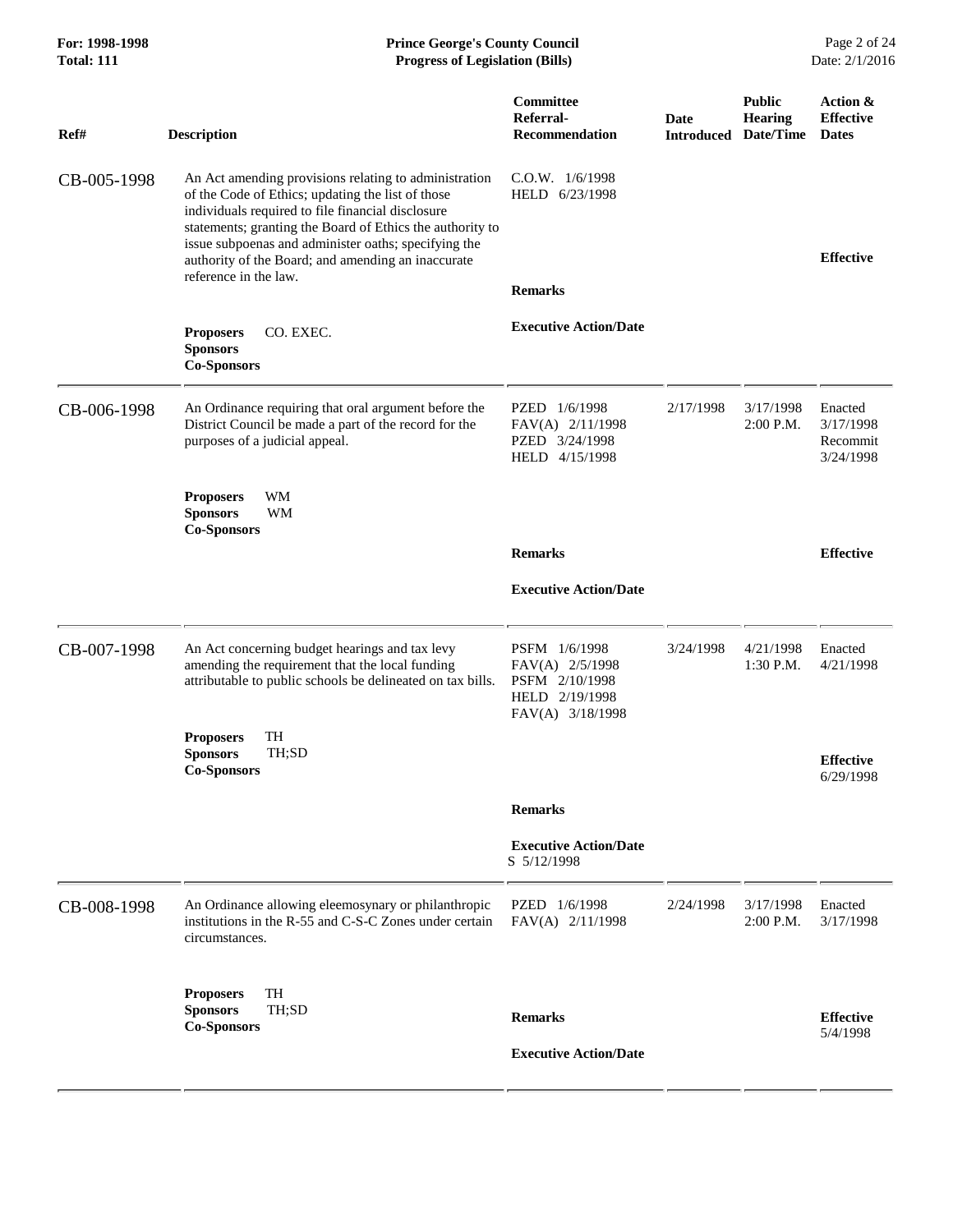| Ref#        | <b>Description</b>                                                                                                                                                                                                                                                | Committee<br>Referral-<br><b>Recommendation</b>      | <b>Date</b><br><b>Introduced Date/Time</b> | <b>Public</b><br><b>Hearing</b> | Action &<br><b>Effective</b><br><b>Dates</b> |
|-------------|-------------------------------------------------------------------------------------------------------------------------------------------------------------------------------------------------------------------------------------------------------------------|------------------------------------------------------|--------------------------------------------|---------------------------------|----------------------------------------------|
| CB-009-1998 | An Ordinance concerning growth policy procedures for<br>the purpose of providing a process to establish land use<br>development, growth management, and public facility<br>development policies.                                                                  | PZED 1/6/1998<br>HELD 2/11/1998                      |                                            |                                 |                                              |
|             | WM<br><b>Proposers</b><br><b>Sponsors</b>                                                                                                                                                                                                                         | <b>Remarks</b>                                       |                                            |                                 | <b>Effective</b>                             |
|             | <b>Co-Sponsors</b>                                                                                                                                                                                                                                                | <b>Executive Action/Date</b>                         |                                            |                                 |                                              |
| CB-010-1998 | An Act providing collective representation to employees PSFM 1/13/1998<br>not represented by a labor organization and providing an HELD 2/5/1998<br>employee - management conference board to facilitate<br>employee relations with non - union County employees. |                                                      |                                            |                                 |                                              |
|             | <b>Proposers</b><br>WM;TH                                                                                                                                                                                                                                         | <b>Remarks</b>                                       |                                            |                                 | <b>Effective</b>                             |
|             | <b>Sponsors</b><br><b>Co-Sponsors</b>                                                                                                                                                                                                                             | <b>Executive Action/Date</b>                         |                                            |                                 |                                              |
| CB-011-1998 | An Ordinance authorizing the Planning Board to grant<br>variances in conjunction with certain applications.                                                                                                                                                       | PZED 1/20/1998<br>FAV 2/11/1998                      | 2/17/1998                                  | 3/17/1998<br>2:00 P.M.          | Enacted<br>3/17/1998                         |
|             | <b>APPEALS BD</b><br><b>Proposers</b><br><b>Sponsors</b><br><b>SD</b><br><b>Co-Sponsors</b>                                                                                                                                                                       | <b>Remarks</b>                                       |                                            |                                 | <b>Effective</b>                             |
|             |                                                                                                                                                                                                                                                                   | <b>Executive Action/Date</b>                         |                                            |                                 | 3/17/1998                                    |
| CB-012-1998 | An Act to amend the Revitalization Tax Credit District<br>to add a census tract to the District and to limit the credit $FAV(A)$ 2/5/1998<br>in that tract to nonresidential improvements.                                                                        | PSFM 1/20/1998                                       | 2/10/1998                                  | 3/10/1998<br>1:30 P.M.          | Enacted<br>3/10/1998                         |
|             | TH<br><b>Proposers</b><br><b>Sponsors</b><br><b>TH</b><br><b>Co-Sponsors</b>                                                                                                                                                                                      | <b>Remarks</b>                                       |                                            |                                 | <b>Effective</b><br>5/11/1998                |
|             |                                                                                                                                                                                                                                                                   | <b>Executive Action/Date</b><br>S 3/26/1998          |                                            |                                 |                                              |
| CB-013-1998 | An Ordinance amending the regulations for towers,<br>antennas and monopoles.                                                                                                                                                                                      | PZED 1/20/1998<br>HELD 2/25/1998<br>FAV(A) 4/15/1998 | 4/28/1998                                  | 6/9/1998<br>1:30 P.M.           | Enacted<br>6/9/1998                          |
|             | TH<br><b>Proposers</b><br>TH<br><b>Sponsors</b>                                                                                                                                                                                                                   |                                                      |                                            |                                 |                                              |
|             | <b>Co-Sponsors</b>                                                                                                                                                                                                                                                | <b>Remarks</b>                                       |                                            |                                 | <b>Effective</b><br>7/27/1998                |
|             |                                                                                                                                                                                                                                                                   | <b>Executive Action/Date</b>                         |                                            |                                 |                                              |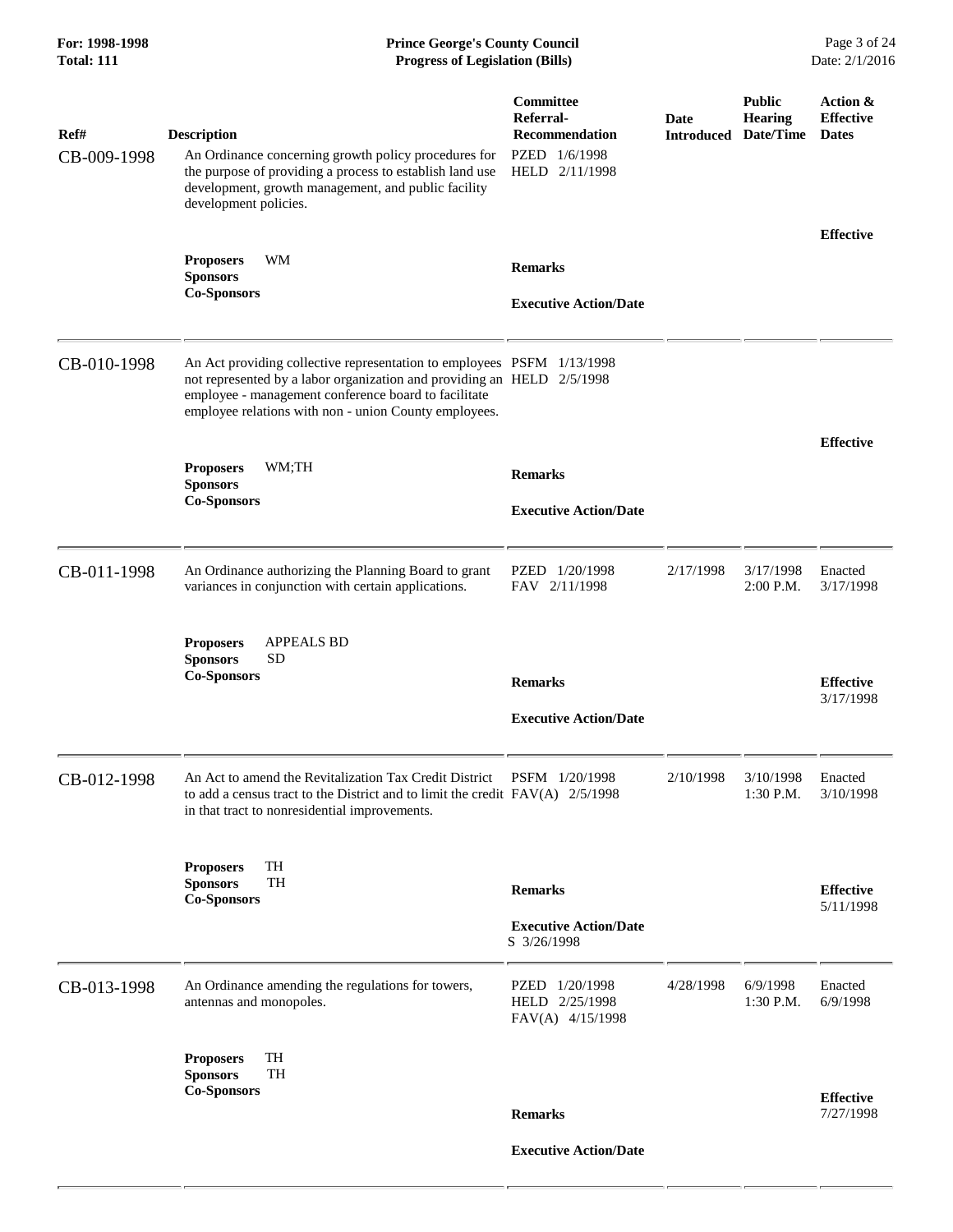| For: 1998-1998<br><b>Total: 111</b> | <b>Prince George's County Council</b><br><b>Progress of Legislation (Bills)</b>                                                                                                                |                                                                   |                           |                                              | Page 4 of 24<br>Date: 2/1/2016               |
|-------------------------------------|------------------------------------------------------------------------------------------------------------------------------------------------------------------------------------------------|-------------------------------------------------------------------|---------------------------|----------------------------------------------|----------------------------------------------|
| Ref#                                | <b>Description</b>                                                                                                                                                                             | Committee<br>Referral-<br><b>Recommendation</b>                   | Date<br><b>Introduced</b> | <b>Public</b><br><b>Hearing</b><br>Date/Time | Action &<br><b>Effective</b><br><b>Dates</b> |
| CB-014-1998                         | An Ordinance amending the sign posting requirements.                                                                                                                                           | PZED 1/20/1998<br>FAV(A) 2/25/1998                                | 3/3/1998                  | 3/31/1998<br>1:45 P.M.                       | Enacted<br>3/31/1998                         |
|                                     | M-NCPPC<br><b>Proposers</b><br><b>Sponsors</b><br>DB;SD<br><b>Co-Sponsors</b>                                                                                                                  |                                                                   |                           |                                              |                                              |
|                                     |                                                                                                                                                                                                | <b>Remarks</b>                                                    |                           |                                              | <b>Effective</b>                             |
|                                     |                                                                                                                                                                                                | <b>Executive Action/Date</b>                                      |                           |                                              | 5/18/1998                                    |
| CB-015-1998                         | An Ordinance to require that adjoining property owners<br>be notified when certain applications are filed.                                                                                     | PZED<br>1/20/1998<br>HELD 2/25/1998<br>FAV(A) 3/16/1998           | 3/24/1998                 | 4/28/1998<br>$1:30$ P.M.                     | Enacted<br>4/28/1998                         |
|                                     | <b>Proposers</b><br>M-NCPPC<br><b>Sponsors</b><br>WM;SD;AS<br><b>Co-Sponsors</b>                                                                                                               |                                                                   |                           |                                              |                                              |
|                                     |                                                                                                                                                                                                | <b>Remarks</b>                                                    |                           |                                              | <b>Effective</b><br>6/15/1998                |
|                                     |                                                                                                                                                                                                | <b>Executive Action/Date</b>                                      |                           |                                              |                                              |
| CB-016-1998                         | An Ordinance establishing procedures for the adoption<br>of legislation amending the Use Tables.                                                                                               | PZED<br>1/20/1998<br>HELD 3/11/1998                               |                           |                                              | Rejected<br>5/12/1998                        |
|                                     | <b>Proposers</b><br>WM                                                                                                                                                                         |                                                                   |                           |                                              |                                              |
|                                     | <b>WM</b><br><b>Sponsors</b><br><b>Co-Sponsors</b>                                                                                                                                             | <b>Remarks</b>                                                    |                           |                                              | <b>Effective</b>                             |
|                                     |                                                                                                                                                                                                | <b>Executive Action/Date</b>                                      |                           |                                              |                                              |
| CB-017-1998                         | An Ordinance for the purpose of requiring that an<br>approved Master Plan contain an estimate of the cost of FAV 3/16/1998<br>all public facilities proposed to be acquired or<br>constructed. | PZED 1/20/1998                                                    | 3/24/1998                 | 4/28/1998<br>$1:30$ P.M.                     | Enacted<br>4/28/1998                         |
|                                     | WM<br><b>Proposers</b><br><b>Sponsors</b><br>WM                                                                                                                                                | <b>Remarks</b>                                                    |                           |                                              | <b>Effective</b>                             |
|                                     | <b>Co-Sponsors</b>                                                                                                                                                                             | <b>Executive Action/Date</b>                                      |                           |                                              | 6/15/1998                                    |
|                                     |                                                                                                                                                                                                |                                                                   |                           |                                              |                                              |
| CB-018-1998                         | AFSCME Local 2735 Collective Bargaining Agreement PSFM 1/27/1998<br>July 1, 1997 through June 30, 1999.                                                                                        | FAV 2/19/1998                                                     | 3/3/1998                  | 3/31/1998<br>$1:45$ P.M.                     | Enacted<br>3/31/1998                         |
|                                     | <b>Proposers</b><br>CO. EXEC.<br><b>Sponsors</b><br>RVR;JE;DB;MW;SD<br><b>Co-Sponsors</b>                                                                                                      | <b>Remarks</b><br>(SEE CR-8-1998)<br><b>Executive Action/Date</b> |                           |                                              | <b>Effective</b><br>5/26/1998                |

S 4/7/1998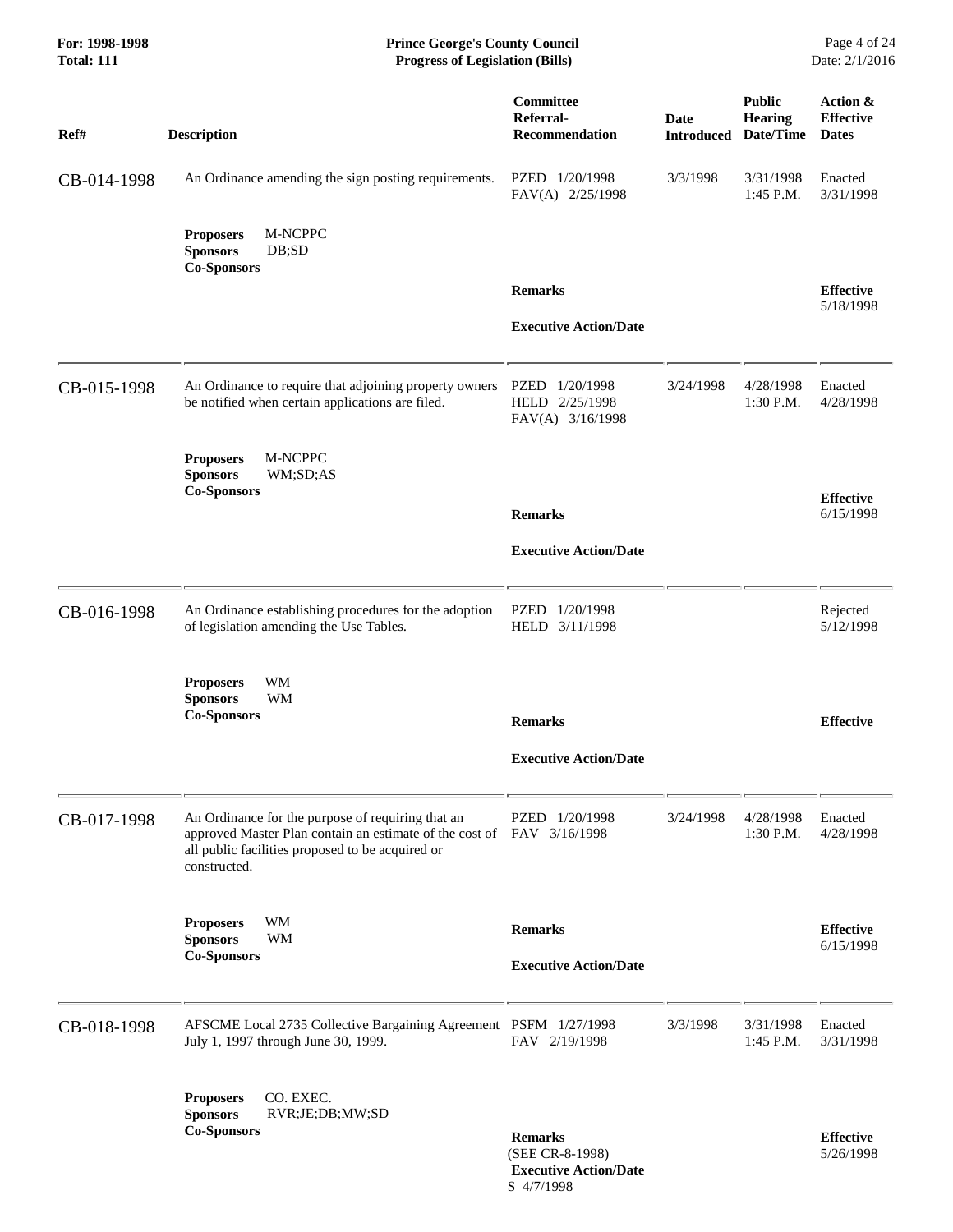| Ref#        | <b>Description</b>                                                                                                                                                                                                                                                                                                                                   | Committee<br>Referral-<br><b>Recommendation</b>                                  | <b>Date</b><br><b>Introduced</b> | <b>Public</b><br><b>Hearing</b><br>Date/Time | Action &<br><b>Effective</b><br><b>Dates</b>    |
|-------------|------------------------------------------------------------------------------------------------------------------------------------------------------------------------------------------------------------------------------------------------------------------------------------------------------------------------------------------------------|----------------------------------------------------------------------------------|----------------------------------|----------------------------------------------|-------------------------------------------------|
| CB-019-1998 | AFSCME Local 2735 (Family Connection Division,<br>Department of Family Services) Collective Bargaining<br>Agreement - July 1, 1997 through June 30, 1999.                                                                                                                                                                                            | PSFM 1/27/1998<br>FAV 2/19/1998                                                  | 3/3/1998                         | 3/31/1998<br>1:45 P.M.                       | Enacted<br>3/31/1998                            |
|             | CO. EXEC.<br><b>Proposers</b><br><b>Sponsors</b><br>RVR;JE;DB;MW<br><b>Co-Sponsors</b>                                                                                                                                                                                                                                                               | <b>Remarks</b><br>(SEE CR-9-1998)<br><b>Executive Action/Date</b><br>S 4/7/1998  |                                  |                                              | <b>Effective</b><br>5/26/1998                   |
| CB-020-1998 | AFSCME Local 3279 Collective Bargaining Agreement PSFM 1/27/1998<br>July 1, 1997 through June 30, 1999.                                                                                                                                                                                                                                              | FAV 2/19/1998                                                                    | 3/3/1998                         | 3/31/1998<br>1:45 P.M.                       | Enacted<br>3/31/1998                            |
|             | CO. EXEC.<br><b>Proposers</b><br><b>Sponsors</b><br>RVR;TH;SD;DB;MW<br><b>Co-Sponsors</b>                                                                                                                                                                                                                                                            | <b>Remarks</b><br>(SEE CR-10-1998)<br><b>Executive Action/Date</b><br>S 4/7/1998 |                                  |                                              | <b>Effective</b><br>5/26/1998                   |
| CB-021-1998 | Deputy Sheriff's Association of Prince George's County, PSFM 1/27/1998<br>Inc. Collective Bargaining Agreement July 1, 1997<br>through June 30, 1999.                                                                                                                                                                                                | FAV(A) 5/13/1998                                                                 | 5/19/1998                        | 6/16/1998<br>1:30 P.M.                       | Enacted<br>6/16/1998                            |
|             | CO. EXEC.<br><b>Proposers</b><br><b>Sponsors</b><br>JE;MW<br><b>Co-Sponsors</b>                                                                                                                                                                                                                                                                      | <b>Remarks</b><br>(SEE CR-11-1998)<br><b>Executive Action/Date</b><br>S 7/8/1998 |                                  |                                              | <b>Effective</b><br>8/24/1998                   |
| CB-022-1998 | Deputy Sheriff's Association of Prince George's County, PSFM 1/27/1998<br>Inc. (Sheriff Civilians) Collective Bargaining Agreement FAV 5/13/1998<br>July 1, 1997 through June 30, 1999.                                                                                                                                                              |                                                                                  | 5/19/1998                        | 6/16/1998<br>1:30 P.M.                       | Enacted<br>6/16/1998                            |
|             | CO. EXEC.<br><b>Proposers</b><br><b>Sponsors</b><br>JE<br><b>Co-Sponsors</b>                                                                                                                                                                                                                                                                         | <b>Remarks</b><br>(SEE CR-12-1998)<br><b>Executive Action/Date</b><br>S 7/8/1998 |                                  |                                              | <b>Effective</b><br>8/24/1998                   |
| CB-023-1998 | An Act to amend the procedures for reductions in force<br>to provide displacement rights, to delete County<br>residence for computing retention points in accordance<br>with requirements of the Annotated Code of Maryland,<br>to amend the procedures regarding retention points and<br>displacement, & generally relating to reductions in force. | PSFM 2/3/1998<br>FAV 3/18/1998                                                   | 4/7/1998                         | 4/28/1998<br>1:30 P.M.                       | Enacted<br>4/28/1998<br>V.O.Failed<br>5/19/1998 |
|             |                                                                                                                                                                                                                                                                                                                                                      | <b>Remarks</b>                                                                   |                                  |                                              |                                                 |
|             | WM;TH<br><b>Proposers</b><br><b>Sponsors</b><br>WM;TH<br><b>Co-Sponsors</b>                                                                                                                                                                                                                                                                          | <b>Executive Action/Date</b><br>V 5/18/1998                                      |                                  |                                              | <b>Effective</b>                                |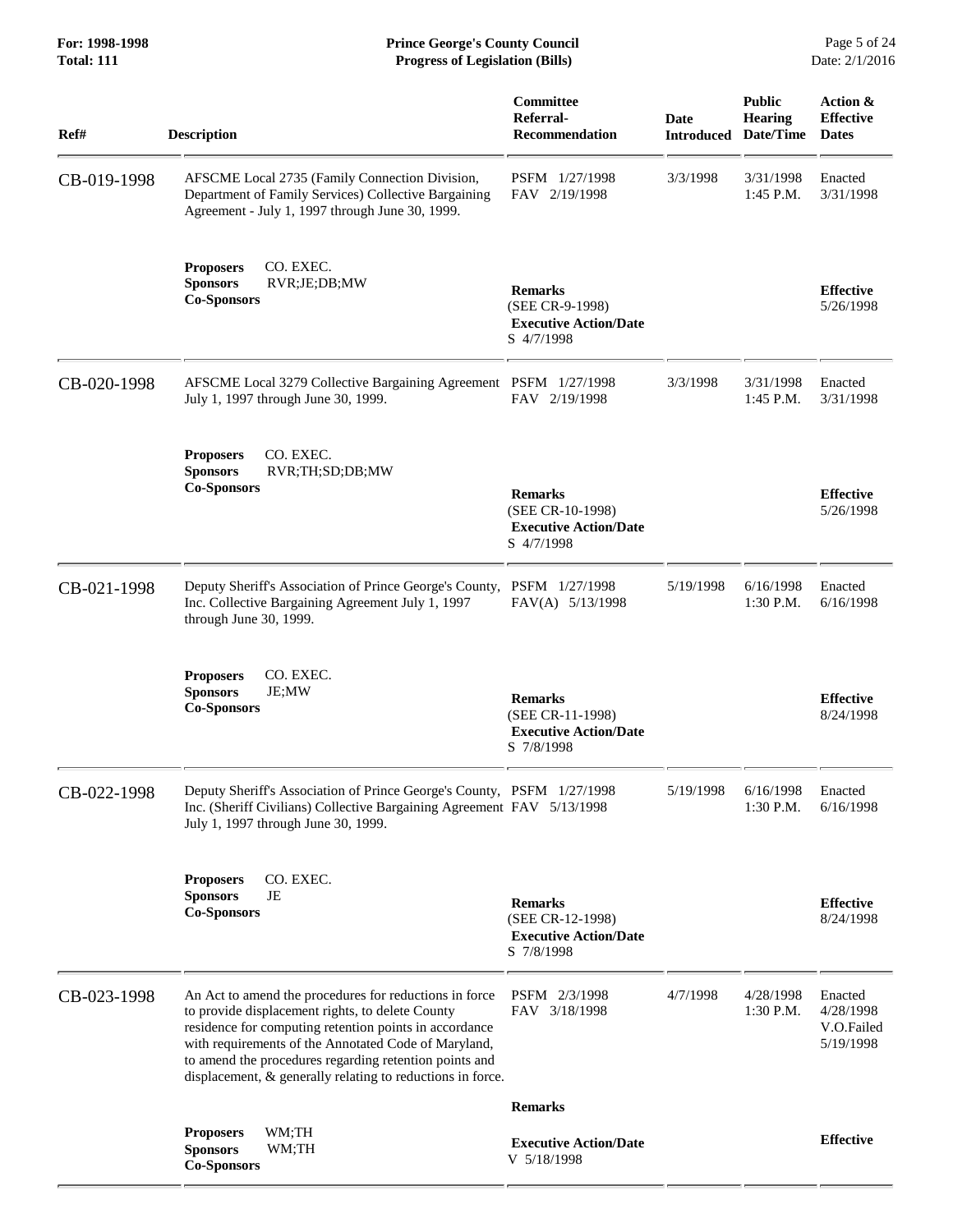**For: 1998-1998 Prince George's County Council** Page 6 of 24<br> **Prince George's County Council** Page 6 of 24<br> **Progress of Legislation (Bills)** Date: 2/1/2016 **Total: 111 Progress of Legislation (Bills)** 

| Ref#        | <b>Description</b>                                                                                                                                 | Committee<br>Referral-<br><b>Recommendation</b><br>PSFM 2/10/1998                | Date<br><b>Introduced</b><br>3/17/1998 | <b>Public</b><br><b>Hearing</b><br>Date/Time<br>4/7/1998 | Action &<br><b>Effective</b><br><b>Dates</b><br>Enacted |
|-------------|----------------------------------------------------------------------------------------------------------------------------------------------------|----------------------------------------------------------------------------------|----------------------------------------|----------------------------------------------------------|---------------------------------------------------------|
| CB-024-1998 | AFSCME Local 241 (Crossing Guards) Collective<br>Bargaining Agreement July 1, 1997 - June 30, 1999.                                                | FAV 3/5/1998                                                                     |                                        | $2:00$ P.M.                                              | 4/7/1998                                                |
|             | CO. EXEC.<br><b>Proposers</b><br><b>Sponsors</b><br>RVR;SD;MW;JE;DB;TH<br><b>Co-Sponsors</b>                                                       | <b>Remarks</b><br>(SEE CR-15-1998)<br><b>Executive Action/Date</b><br>S 4/9/1998 |                                        |                                                          | <b>Effective</b><br>5/26/1998                           |
| CB-025-1998 | AFSCME Local 2462 Collective Bargaining Agreement PSFM 2/3/1998<br>July 1, 1997 through June 30, 1999.                                             | FAV 3/5/1998                                                                     | 3/17/1998                              | 4/7/1998<br>2:00 P.M.                                    | Enacted<br>4/7/1998                                     |
|             | CO. EXEC.<br><b>Proposers</b><br><b>Sponsors</b><br>RVR;SD;MW;TH<br><b>Co-Sponsors</b>                                                             | <b>Remarks</b><br>(SEE CR-13-1998)<br><b>Executive Action/Date</b><br>S 4/9/1998 |                                        |                                                          | <b>Effective</b><br>5/26/1998                           |
| CB-026-1998 | AFSCME Local 2462 (Fire Department Bureau of<br>Apparatus Maintenance Unit) Collective Bargaining<br>Agreement July 1, 1997 through June 30, 1999. | PSFM 2/3/1998<br>FAV 3/5/1998                                                    | 3/17/1998                              | 4/7/1998<br>$2:00$ P.M.                                  | Enacted<br>4/7/1998                                     |
|             | CO. EXEC.<br><b>Proposers</b><br><b>Sponsors</b><br>RVR;JE;MW;TH<br><b>Co-Sponsors</b>                                                             | <b>Remarks</b><br>(SEE CR-13-1998)<br><b>Executive Action/Date</b><br>S 4/9/1998 |                                        |                                                          | <b>Effective</b><br>5/26/1998                           |
| CB-027-1998 | Prince George's County Police Civilian Employees<br>Association Collective Bargaining Agreement July 1,<br>1997 through June 30, 1999.             | PSFM 2/10/1998<br>FAV 3/5/1998                                                   | 3/17/1998                              | 4/7/1998<br>2:00 P.M.                                    | Enacted<br>4/7/1998                                     |
|             | CO. EXEC.<br><b>Proposers</b><br><b>Sponsors</b><br>RVR;MW;JE;TH<br><b>Co-Sponsors</b>                                                             | <b>Remarks</b><br>(SEE CR-16-1998)<br><b>Executive Action/Date</b><br>S 4/9/1998 |                                        |                                                          | <b>Effective</b><br>5/26/1998                           |
| CB-028-1998 | AN ACT for the purpose of adding class titles and<br>grades for certain classes of work.                                                           | PSFM 2/10/1998<br>FAV 3/5/1998                                                   | 3/17/1998                              | 4/7/1998<br>$2:00$ P.M.                                  | Enacted<br>4/7/1998                                     |
|             | CO. EXEC.<br><b>Proposers</b><br><b>Sponsors</b><br>RVR;MW;TH<br><b>Co-Sponsors</b>                                                                | <b>Remarks</b><br><b>Executive Action/Date</b>                                   |                                        |                                                          | <b>Effective</b><br>5/26/1998                           |
|             |                                                                                                                                                    | S 4/9/1998                                                                       |                                        |                                                          |                                                         |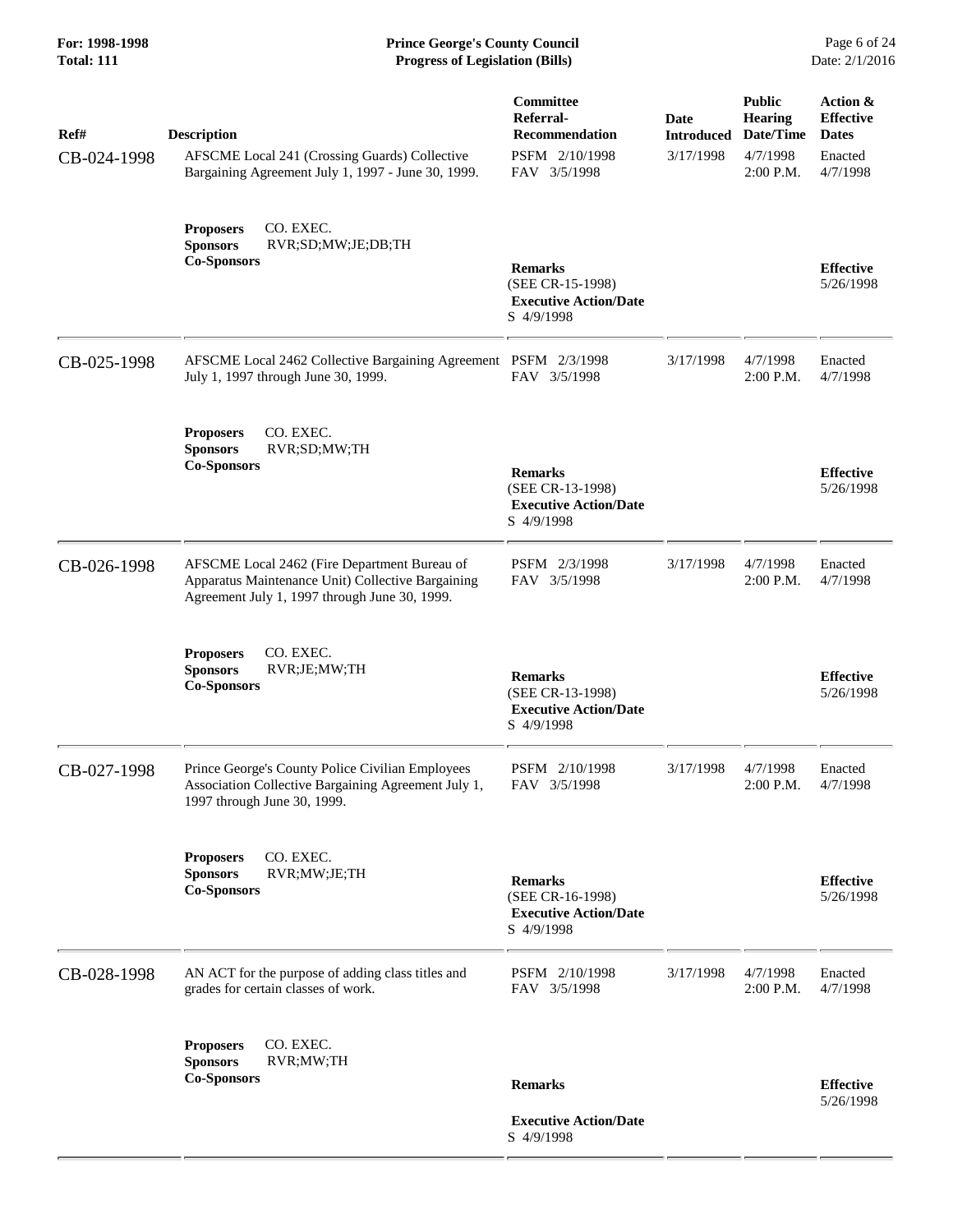| Ref#<br>CB-029-1998 | <b>Description</b><br>Local 1619, International Association of Fire Fighters,<br>AFL-CIO - (Fire Fighters and Paramedics) Collective<br>Bargaining Agreement July 1, 1996 through June 30,<br>1999. | Committee<br>Referral-<br><b>Recommendation</b><br>PSFM 2/17/1998<br>FAV 3/5/1998                | Date<br><b>Introduced</b><br>3/17/1998 | <b>Public</b><br><b>Hearing</b><br>Date/Time<br>4/7/1998<br>2:00 P.M. | Action &<br><b>Effective</b><br><b>Dates</b><br>Enacted<br>4/7/1998 |
|---------------------|-----------------------------------------------------------------------------------------------------------------------------------------------------------------------------------------------------|--------------------------------------------------------------------------------------------------|----------------------------------------|-----------------------------------------------------------------------|---------------------------------------------------------------------|
|                     | CO. EXEC.<br><b>Proposers</b><br><b>Sponsors</b><br>RVR;JE;MW;TH<br><b>Co-Sponsors</b>                                                                                                              | <b>Remarks</b><br>(SEE CR-19-1998 &<br>CR-20-1998)<br><b>Executive Action/Date</b><br>S 4/9/1998 |                                        |                                                                       | <b>Effective</b><br>5/26/1998                                       |
| CB-030-1998         | Local 1619, International Association of Fire Fighters,<br>AFL-CIO - (Uniformed Civilians) - Collective<br>Bargaining Agreement - July 1, 1996 through June 30,<br>1999.                            | PSFM 2/17/1998<br>FAV 3/5/1998                                                                   | 3/17/1998                              | 4/7/1998<br>2:00 P.M.                                                 | Enacted<br>4/7/1998                                                 |
|                     | CO. EXEC.<br><b>Proposers</b><br><b>Sponsors</b><br>RVR;JE;MW<br><b>Co-Sponsors</b>                                                                                                                 | <b>Remarks</b><br>(SEE CR-21-1998)<br><b>Executive Action/Date</b><br>S 4/9/1998                 |                                        |                                                                       | <b>Effective</b><br>5/26/1998                                       |
| CB-031-1998         | Local 1619, International Association of Fire Fighters,<br>AFL-CIO - (Nonuniformed Civilians) Collective<br>Bargaining Agreement July 1, 1996, through June 30,<br>1999.                            | PSFM 2/17/1998<br>FAV 3/5/1998                                                                   | 3/17/1998                              | 4/7/1998<br>2:00 P.M.                                                 | Enacted<br>4/7/1998                                                 |
|                     | CO. EXEC.<br><b>Proposers</b><br><b>Sponsors</b><br>RVR;DB;TH<br><b>Co-Sponsors</b>                                                                                                                 | <b>Remarks</b><br>(SEE CR-22-1998)<br><b>Executive Action/Date</b><br>S 4/9/1998                 |                                        |                                                                       | <b>Effective</b><br>5/26/1998                                       |
| CB-032-1998         | An Ordinance establishing a procedure for Detailed Site PZED 2/17/1998<br>Plans, Specific Design Plans and permits for<br>Infrastructure.                                                           | HELD 3/16/1998<br>FAV(A) 4/15/1998                                                               | 4/28/1998                              | 6/9/1998<br>$1:30$ P.M.                                               | Enacted<br>6/9/1998                                                 |
|                     | M-NCPPC<br><b>Proposers</b><br><b>Sponsors</b><br>WM;SD<br><b>Co-Sponsors</b>                                                                                                                       | <b>Remarks</b><br><b>Executive Action/Date</b>                                                   |                                        |                                                                       | <b>Effective</b><br>7/27/1998                                       |
| CB-033-1998         | An Ordinance to establish criteria for the delegation of<br>certain police powers by the District Council to<br>Municipal Corporations.                                                             | PZED 2/24/1998<br>HELD 3/16/1998                                                                 | 4/21/1998                              | 5/12/1998<br>10:30 AM                                                 | Enacted<br>5/12/1998                                                |
|                     | AS<br><b>Proposers</b><br><b>Sponsors</b><br>AS<br><b>Co-Sponsors</b>                                                                                                                               | <b>Remarks</b>                                                                                   |                                        |                                                                       | <b>Effective</b><br>6/29/1998                                       |

 **Executive Action/Date**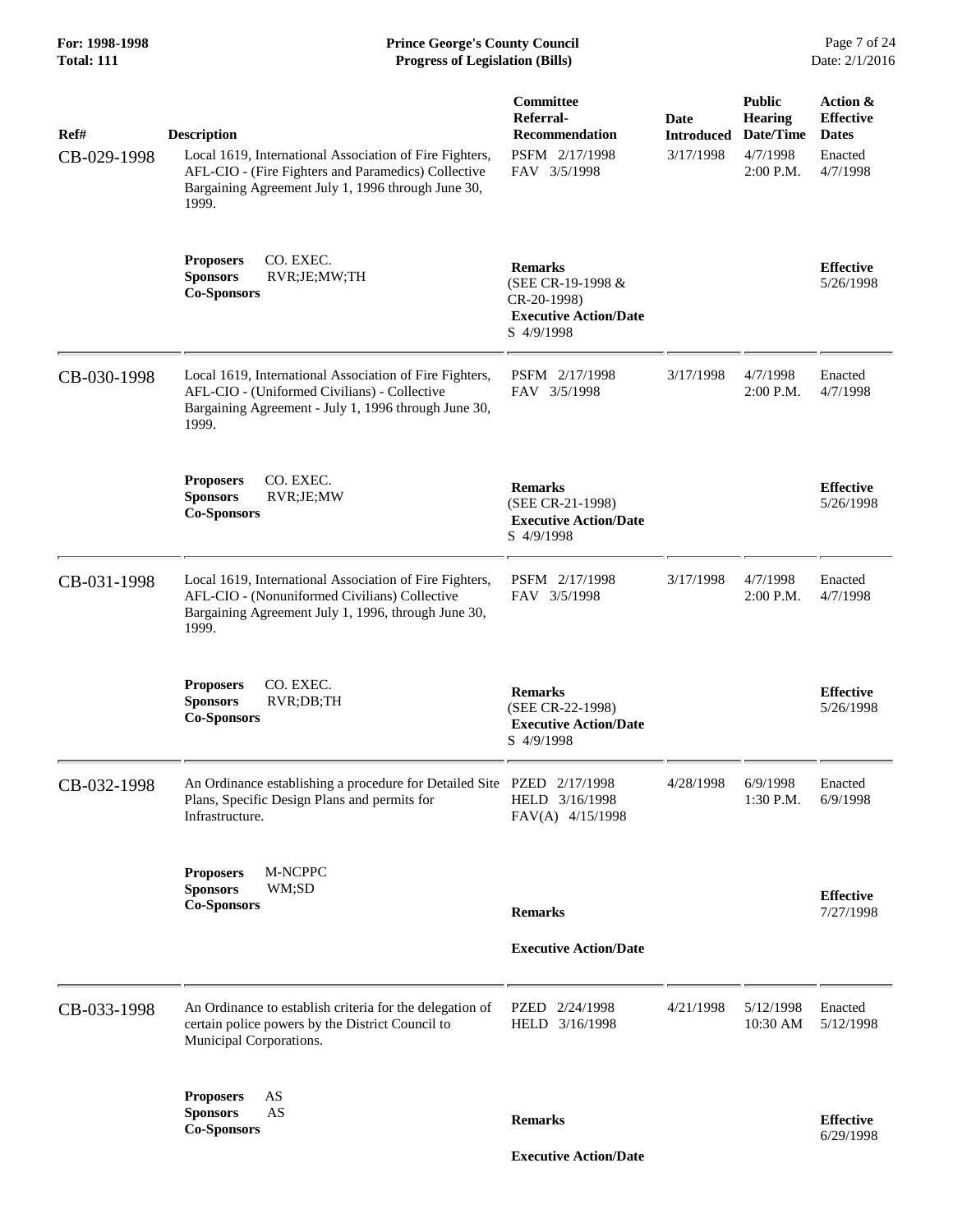#### **For: 1998-1998 Prince George's County Council** Page 8 of 24<br> **Prince George's County Council** Page 8 of 24<br> **Progress of Legislation (Bills)** Date: 2/1/2016 **Total: 111 Progress of Legislation (Bills)**

| Ref#        | <b>Description</b>                                                                                                                                                | Committee<br>Referral-<br><b>Recommendation</b> | Date     | <b>Public</b><br>Hearing<br><b>Introduced Date/Time</b> | Action &<br><b>Effective</b><br><b>Dates</b> |
|-------------|-------------------------------------------------------------------------------------------------------------------------------------------------------------------|-------------------------------------------------|----------|---------------------------------------------------------|----------------------------------------------|
| CB-034-1998 | Supplementary Appropriation for the Office of the<br>Sheriff.                                                                                                     | PSFM 3/10/1998<br>FAV 3/26/1998                 | 4/7/1998 | 4/28/1998<br>$1:30$ P.M.                                | Enacted<br>4/28/1998                         |
|             | CO. EXEC.<br><b>Proposers</b><br><b>Sponsors</b><br>JE;DB;MW<br><b>Co-Sponsors</b>                                                                                | <b>Remarks</b>                                  |          |                                                         | <b>Effective</b>                             |
|             |                                                                                                                                                                   | <b>Executive Action/Date</b><br>S 5/13/1998     |          |                                                         | 6/29/1998                                    |
| CB-035-1998 | An Ordinance defining a Metro Planned Community and PZED 3/10/1998<br>permitting this use in the I-2 and M-X-T Zones, in<br>accordance with certain requirements. | FAV(A) 3/31/1998                                | 4/7/1998 | 5/19/1998<br>1:30 P.M.                                  | Enacted<br>5/19/1998<br>R&R<br>6/9/1998      |
|             | TH<br><b>Proposers</b><br>TH<br><b>Sponsors</b><br><b>Co-Sponsors</b>                                                                                             | <b>Remarks</b>                                  |          |                                                         |                                              |
|             |                                                                                                                                                                   | <b>Executive Action/Date</b>                    |          |                                                         | <b>Effective</b><br>7/27/1998                |
| CB-036-1998 | An Ordinance concerning Commercial Uses requiring<br>certain commercial uses to obtain architectural and site<br>plan approval from the Planning Board.           | PZED<br>3/17/1998<br>HELD 5/6/1998              |          |                                                         |                                              |
|             | <b>RVR</b><br><b>Proposers</b><br><b>RVR</b><br><b>Sponsors</b><br><b>Co-Sponsors</b>                                                                             | <b>Remarks</b>                                  |          |                                                         | <b>Effective</b>                             |
|             |                                                                                                                                                                   | <b>Executive Action/Date</b>                    |          |                                                         |                                              |
| CB-037-1998 | An Ordinance allowing Eating or Drinking<br>Establishments in the I-1 Zone under certain<br>circumstances.                                                        | PZED 3/17/1998<br>FAV 3/31/1998                 | 4/7/1998 | 5/19/1998<br>1:30 P.M.                                  | Enacted<br>5/19/1998                         |
|             | <b>RVR</b><br><b>Proposers</b><br><b>RVR</b><br><b>Sponsors</b><br><b>Co-Sponsors</b>                                                                             | <b>Remarks</b>                                  |          |                                                         | <b>Effective</b><br>7/6/1998                 |
|             |                                                                                                                                                                   | <b>Executive Action/Date</b>                    |          |                                                         |                                              |
| CB-038-1998 | An Ordinance for the purpose of amending certain<br>requirements for telecommunications related equipment FAV 3/31/1998<br>in the C-A Zone.                       | PZED 3/17/1998                                  | 4/7/1998 | 5/19/1998<br>$1:30$ P.M.                                | Enacted<br>5/19/1998                         |
|             | JE<br><b>Proposers</b><br>JE<br><b>Sponsors</b><br><b>Co-Sponsors</b>                                                                                             | <b>Remarks</b>                                  |          |                                                         | <b>Effective</b><br>5/19/1998                |

 **Executive Action/Date**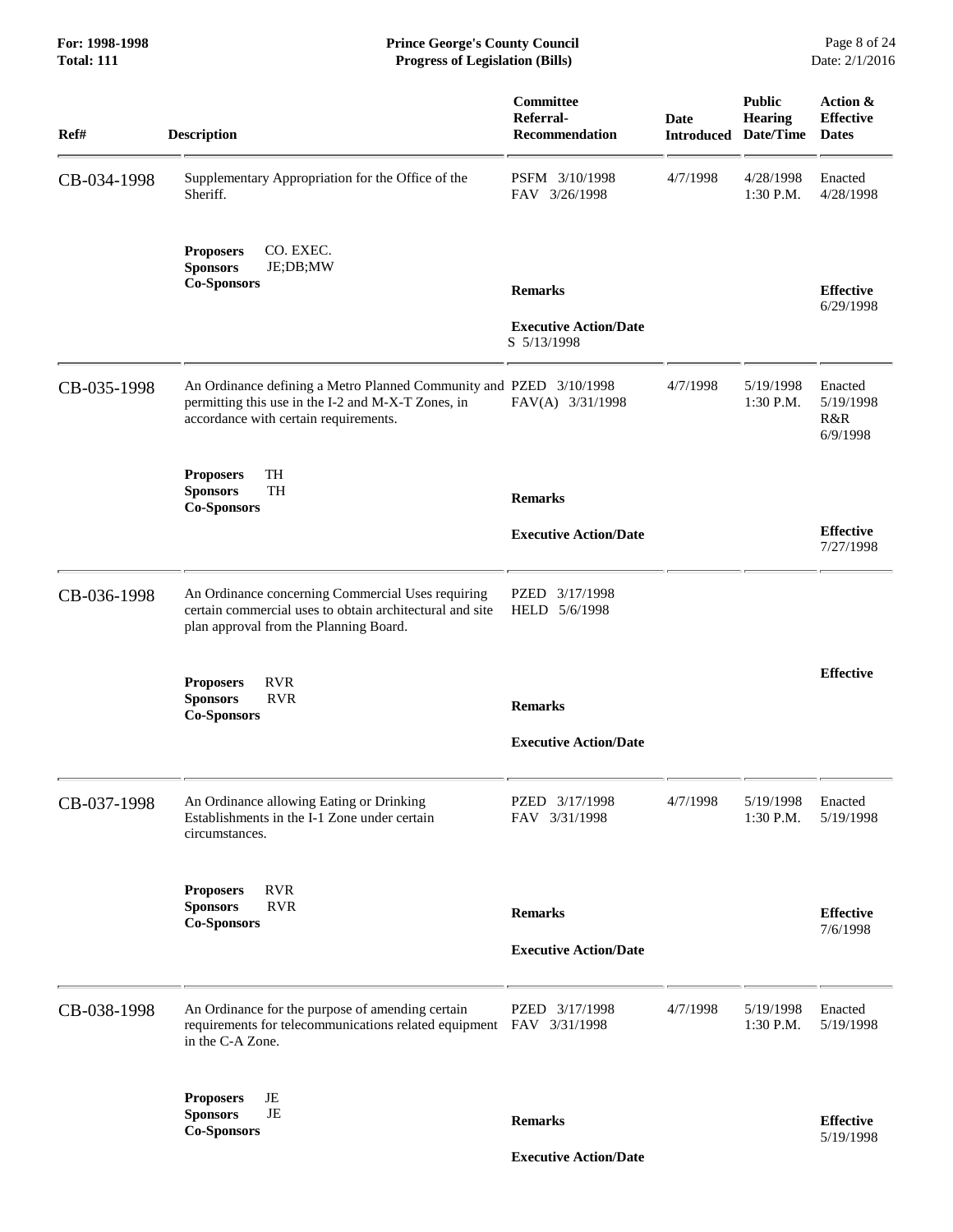| Ref#        | <b>Description</b>                                                                                                                                                | Committee<br>Referral-<br><b>Recommendation</b>                                       | <b>Date</b> | <b>Public</b><br>Hearing<br><b>Introduced Date/Time</b> | Action &<br><b>Effective</b><br><b>Dates</b> |
|-------------|-------------------------------------------------------------------------------------------------------------------------------------------------------------------|---------------------------------------------------------------------------------------|-------------|---------------------------------------------------------|----------------------------------------------|
| CB-039-1998 | An Ordinance clarifying that riding stables are a<br>permitted use in the R-S Zone.                                                                               | PZED 3/17/1998<br>FAV 4/15/1998                                                       | 4/28/1998   | 6/9/1998<br>1:30 P.M.                                   | Enacted<br>6/9/1998                          |
|             | M-NCPPC<br><b>Proposers</b><br><b>Sponsors</b><br>RVR;SD<br><b>Co-Sponsors</b>                                                                                    | <b>Remarks</b><br><b>Executive Action/Date</b>                                        |             |                                                         | <b>Effective</b><br>7/27/1998                |
| CB-040-1998 | An Ordinance for the purpose of requiring Special<br>Exceptions for gasoline filling stations in the I-1 and I-2 UNFAV 4/30/1998<br>Zones.                        | PZED 3/31/1998                                                                        | 5/5/1998    | 6/9/1998<br>2:15 P.M.                                   | Enacted<br>6/9/1998<br>R&R<br>7/14/1998      |
|             | TH;WM<br><b>Proposers</b><br><b>Sponsors</b><br>TH;WM<br><b>Co-Sponsors</b>                                                                                       | <b>Remarks</b>                                                                        |             |                                                         |                                              |
|             |                                                                                                                                                                   | <b>Executive Action/Date</b>                                                          |             |                                                         | <b>Effective</b><br>8/31/1998                |
| CB-041-1998 | A Zoning Ordinance establishing a procedure for<br>amendments to special exception site plans for buildings FAV(A) 4/30/1998<br>and uses serving health campuses. | PZED 3/31/1998                                                                        | 5/12/1998   | 6/9/1998<br>2:15 P.M.                                   | Enacted<br>6/9/1998                          |
|             | <b>Proposers</b><br>AS;TH<br><b>Sponsors</b><br>$AS$ ; TH<br><b>Co-Sponsors</b>                                                                                   | <b>Remarks</b><br><b>Executive Action/Date</b>                                        |             |                                                         | <b>Effective</b><br>7/27/1998                |
| CB-042-1998 | An Act concerning special elections to fill a County<br>Council vacancy for the purpose of amending the<br>provisions for conducting a special election.          | $C.0.W.$ $3/31/1998$                                                                  |             |                                                         |                                              |
|             | TH<br><b>Proposers</b><br><b>Sponsors</b><br><b>TH</b><br><b>Co-Sponsors</b>                                                                                      | <b>Remarks</b><br><b>Executive Action/Date</b>                                        |             |                                                         | <b>Effective</b>                             |
| CB-043-1998 | Prince George's Correctional Officers' Association, Inc.,<br>(PGCOA) - Collective Bargaining Agreement July 1,<br>1997 through June 30, 1999.                     | PSFM 4/7/1998<br>FAV 4/30/1998                                                        | 5/12/1998   | 6/16/1998<br>1:30 P.M.                                  | Enacted<br>6/16/1998                         |
|             | CO. EXEC.<br><b>Proposers</b><br><b>Sponsors</b><br>JE;MW;DB;RVR<br><b>Co-Sponsors</b>                                                                            | <b>Remarks</b><br>(SEE ALSO CR-34-1998)<br><b>Executive Action/Date</b><br>S 7/8/1998 |             |                                                         | <b>Effective</b><br>8/24/1998                |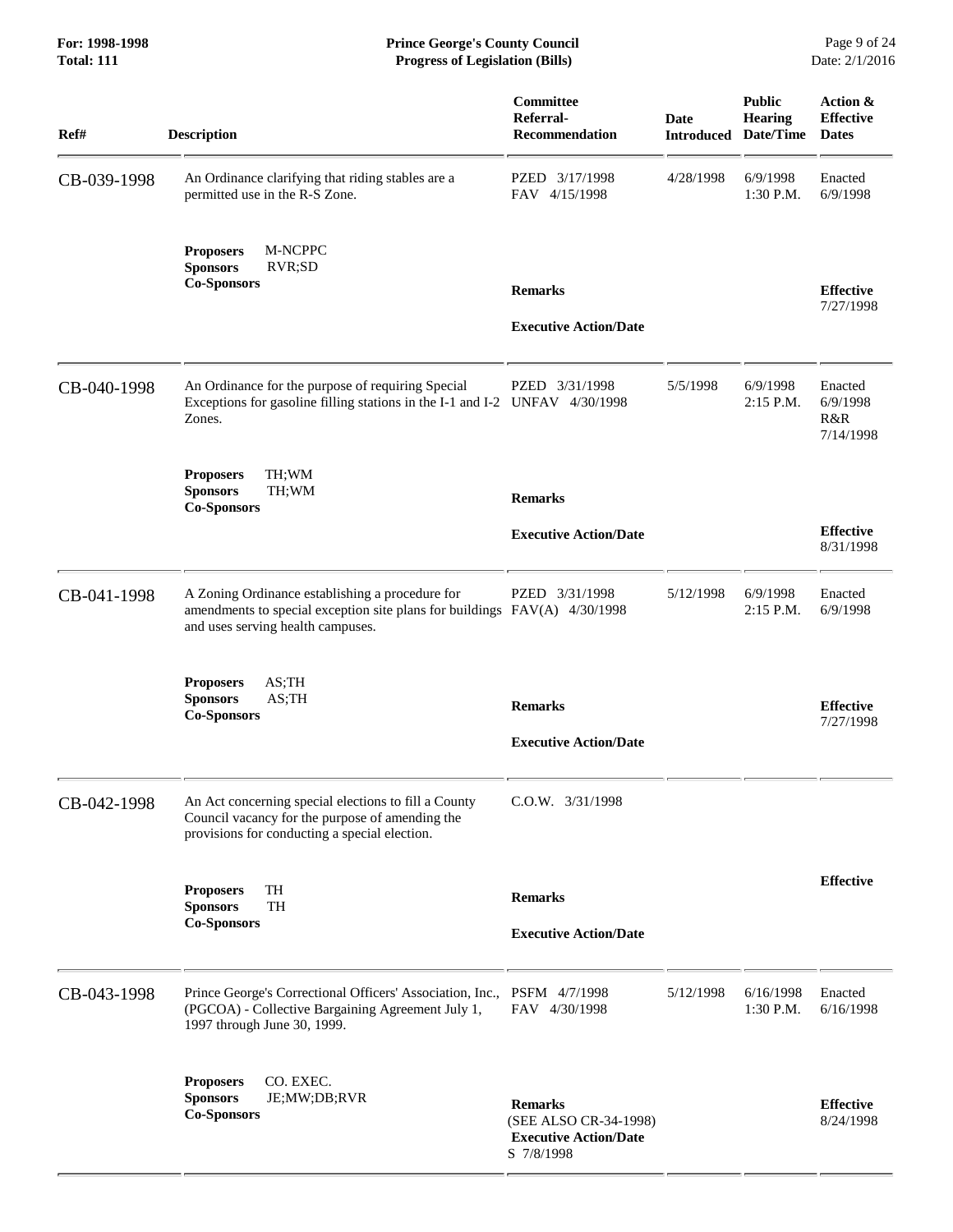| For: 1998-1998<br><b>Total: 111</b> | <b>Prince George's County Council</b><br><b>Progress of Legislation (Bills)</b>                                                                |                                                                   |                                        |                                                                 | Page 10 of 24<br>Date: 2/1/2016              |
|-------------------------------------|------------------------------------------------------------------------------------------------------------------------------------------------|-------------------------------------------------------------------|----------------------------------------|-----------------------------------------------------------------|----------------------------------------------|
| Ref#<br>CB-044-1998                 | <b>Description</b><br>An Ordinance requiring screening of vehicle repair and<br>service stations under certain circumstances.                  | Committee<br>Referral-<br><b>Recommendation</b><br>PZED 4/14/1998 | Date<br><b>Introduced</b><br>7/28/1998 | <b>Public</b><br>Hearing<br>Date/Time<br>9/22/1998<br>1:30 P.M. | Action &<br><b>Effective</b><br><b>Dates</b> |
|                                     | TH<br><b>Proposers</b><br>TH<br><b>Sponsors</b><br><b>Co-Sponsors</b>                                                                          | <b>Remarks</b><br><b>Executive Action/Date</b>                    |                                        |                                                                 | <b>Effective</b>                             |
| CB-045-1998                         | An act concerning the noise control ordinance to amend<br>the hours restricting noise in a residential area.                                   | HEHS 4/14/1998<br>HELD 5/4/1998<br>FAV(A) 6/18/1998               | 7/7/1998                               | 7/28/1998<br>11:00 AM                                           | Enacted<br>7/28/1998                         |
|                                     | TH<br><b>Proposers</b><br><b>Sponsors</b><br><b>TH</b><br><b>Co-Sponsors</b>                                                                   | <b>Remarks</b><br><b>Executive Action/Date</b><br><b>US</b>       |                                        |                                                                 | <b>Effective</b><br>10/2/1998                |
| CB-046-1998                         | An Ordinance to permit attached dwelling units for<br>physically handicapped or elderly persons under certain HELD 4/30/1998<br>circumstances. | PZED<br>4/14/1998                                                 |                                        |                                                                 |                                              |
|                                     | <b>MW</b><br><b>Proposers</b><br>MW<br><b>Sponsors</b><br><b>Co-Sponsors</b>                                                                   | <b>Remarks</b><br><b>Executive Action/Date</b>                    |                                        |                                                                 | <b>Effective</b>                             |
| CB-047-1998                         | An Ordinance to amend certain procedural requirements PZED 4/14/1998<br>for Transit District Overlay Zones.                                    | FAV 4/30/1998                                                     | 4/14/1998                              | 5/5/1998<br>1:00 P.M.                                           | Enacted<br>5/5/1998                          |
|                                     | <b>SD</b><br><b>Proposers</b><br><b>SD</b><br><b>Sponsors</b><br><b>Co-Sponsors</b>                                                            | <b>Remarks</b><br><b>Executive Action/Date</b>                    |                                        |                                                                 | <b>Effective</b><br>5/5/1998                 |
| CB-048-1998                         | An Ordinance amending the driveway width<br>requirements for gas stations.                                                                     | PZED 4/21/1998<br>FAV(A) 5/5/1998                                 | 5/12/1998                              | 6/9/1998<br>2:00 P.M.                                           | Enacted<br>6/9/1998                          |
|                                     | AS<br><b>Proposers</b><br><b>Sponsors</b><br>AS<br><b>Co-Sponsors</b>                                                                          | <b>Remarks</b><br><b>Executive Action/Date</b>                    |                                        |                                                                 | <b>Effective</b><br>7/27/1998                |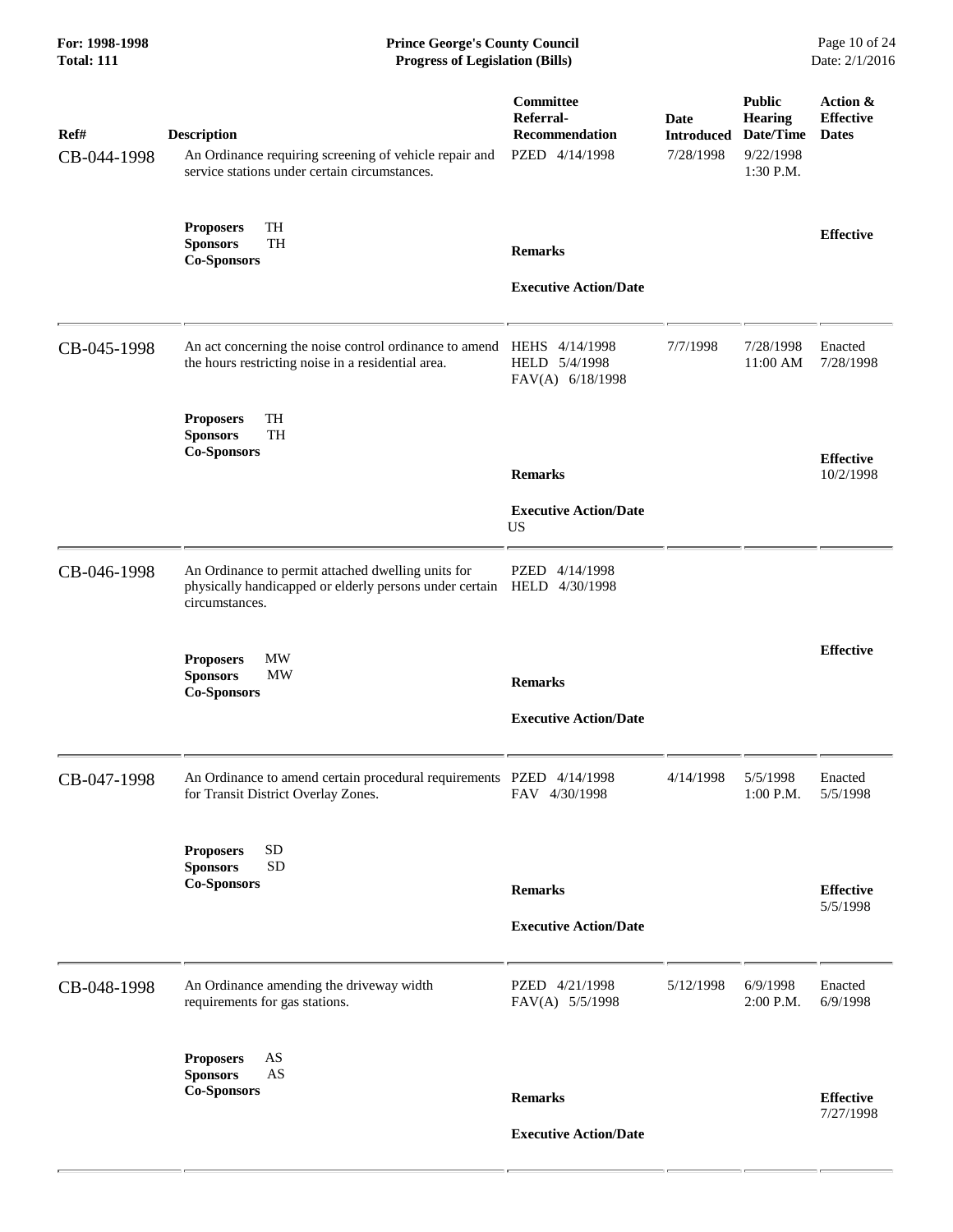| For: 1998-1998<br><b>Total: 111</b> | <b>Prince George's County Council</b><br><b>Progress of Legislation (Bills)</b>                                                                                                                                            |                                                               |                                               |                                                                         | Page 11 of 24<br>Date: 2/1/2016                                    |
|-------------------------------------|----------------------------------------------------------------------------------------------------------------------------------------------------------------------------------------------------------------------------|---------------------------------------------------------------|-----------------------------------------------|-------------------------------------------------------------------------|--------------------------------------------------------------------|
| Ref#<br>CB-049-1998                 | <b>Description</b><br>An Ordinance to amend the requirement that all Special PZED 4/21/1998<br>Exceptions be in harmony with all of the purposes of the FAV 5/5/1998<br>Zoning Ordinance.                                  | <b>Committee</b><br>Referral-<br><b>Recommendation</b>        | <b>Date</b><br><b>Introduced</b><br>5/12/1998 | <b>Public</b><br><b>Hearing</b><br>Date/Time<br>6/9/1998<br>$2:15$ P.M. | Action &<br><b>Effective</b><br><b>Dates</b><br>Tabled<br>6/9/1998 |
|                                     | <b>SD</b><br><b>Proposers</b><br><b>SD</b><br><b>Sponsors</b><br><b>Co-Sponsors</b>                                                                                                                                        | <b>Remarks</b><br><b>Executive Action/Date</b>                |                                               |                                                                         | <b>Effective</b>                                                   |
| CB-050-1998                         | An Act amending the amount of the School Facilities<br>Surcharge in accordance with State law.                                                                                                                             | PZED 4/21/1998<br>FAV(A) 6/4/1998                             | 6/9/1998                                      | 7/7/1998<br>$1:30$ P.M.                                                 | Enacted<br>7/7/1998                                                |
|                                     | <b>Proposers</b><br><b>RVR</b><br><b>RVR</b><br><b>Sponsors</b><br><b>Co-Sponsors</b>                                                                                                                                      | <b>Remarks</b><br><b>Executive Action/Date</b><br>S 7/28/1998 |                                               |                                                                         | <b>Effective</b><br>9/14/1998                                      |
| CB-051-1998                         | An Act restricting licensed persons performing gas<br>company customer service from selling additional<br>service and equipment under certain conditions and<br>making technical amendments.                               | THE 4/21/1998<br>HELD 6/25/1998<br>HELD 9/29/1998             |                                               |                                                                         |                                                                    |
|                                     | TH<br><b>Proposers</b><br><b>Sponsors</b><br>TH<br><b>Co-Sponsors</b>                                                                                                                                                      | <b>Remarks</b><br><b>Executive Action/Date</b>                |                                               |                                                                         | <b>Effective</b>                                                   |
| CB-052-1998                         | FY99 Current Expense Budget and Capital<br>Improvement Program for the Parking Authority.                                                                                                                                  |                                                               | 5/22/1998                                     |                                                                         | Enacted<br>5/22/1998                                               |
|                                     | <b>RVR</b><br><b>Proposers</b><br><b>Sponsors</b><br>RVR;SD;MW<br><b>Co-Sponsors</b>                                                                                                                                       | <b>Remarks</b><br><b>Executive Action/Date</b><br>S 6/12/1998 |                                               |                                                                         | <b>Effective</b><br>7/1/1998                                       |
| CB-053-1998                         | An Act approving the Prince George's County portion of<br>the Maryland-National Capital Park and Planning<br>Commission budget and making appropriations and<br>levying certain taxes for FY 1998-1999 for the<br>M-NCPPC. | <b>Remarks</b>                                                | 5/22/1998                                     |                                                                         | Enacted<br>5/22/1998                                               |
|                                     | <b>RVR</b><br><b>Proposers</b><br><b>Sponsors</b><br>RVR;SD;MW<br><b>Co-Sponsors</b>                                                                                                                                       | <b>Executive Action/Date</b><br>S 6/12/1998                   |                                               |                                                                         | <b>Effective</b><br>7/1/1998                                       |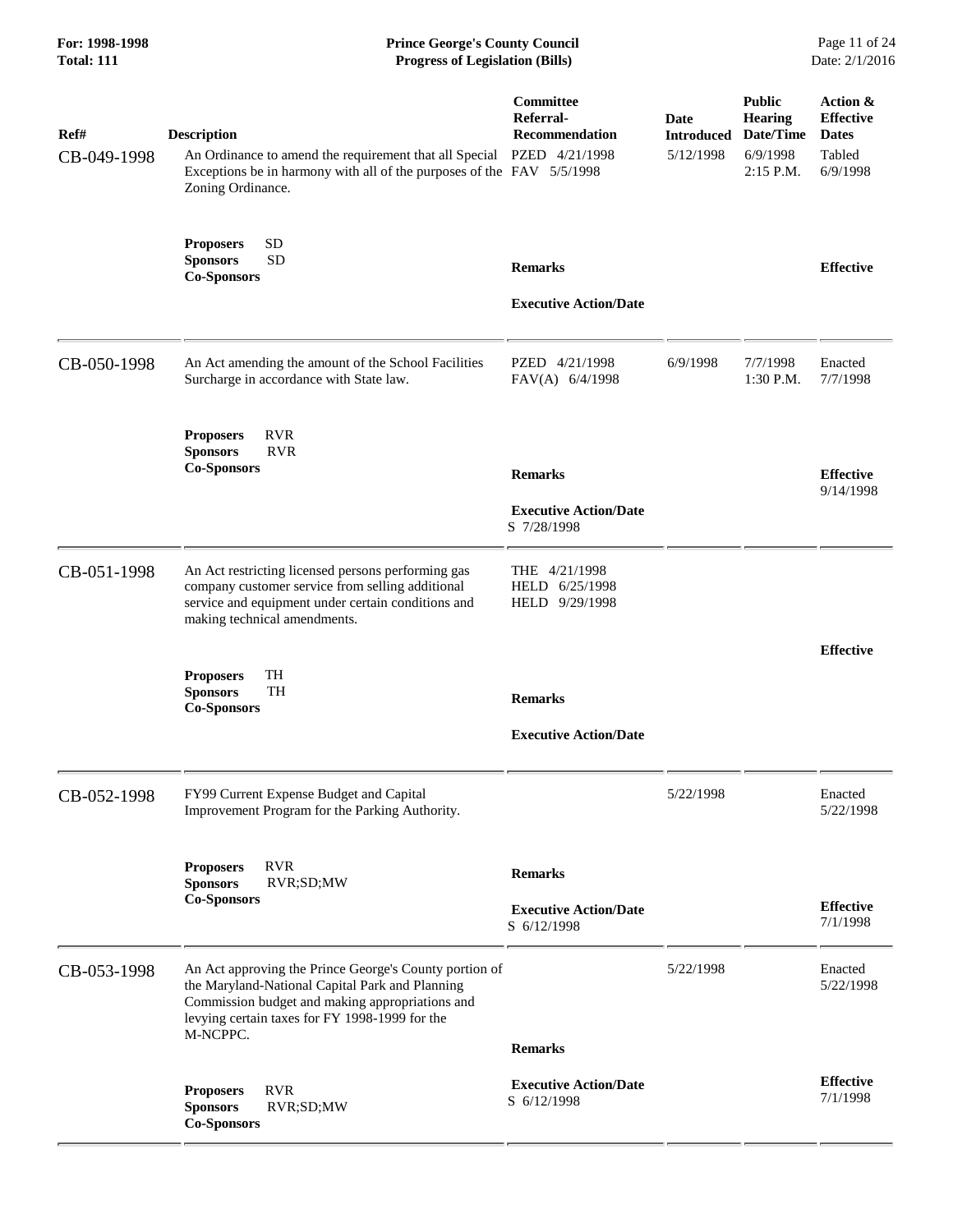| Ref#<br>CB-054-1998 | <b>Description</b><br>An Act concerning FY-1998-99 Current Expense and<br>Capital Budgets.                                                                                                                                                                              | Committee<br>Referral-<br><b>Recommendation</b>               | Date<br><b>Introduced</b><br>5/22/1998 | <b>Public</b><br><b>Hearing</b><br>Date/Time | Action &<br><b>Effective</b><br><b>Dates</b><br>Enacted<br>5/22/1998 |
|---------------------|-------------------------------------------------------------------------------------------------------------------------------------------------------------------------------------------------------------------------------------------------------------------------|---------------------------------------------------------------|----------------------------------------|----------------------------------------------|----------------------------------------------------------------------|
|                     | <b>RVR</b><br><b>Proposers</b><br><b>Sponsors</b><br>RVR;JE;MW;SD<br><b>Co-Sponsors</b>                                                                                                                                                                                 | <b>Remarks</b><br><b>Executive Action/Date</b><br>S 6/12/1998 |                                        |                                              | <b>Effective</b><br>7/1/1998                                         |
| CB-055-1998         | An Act limiting the duration of building permits<br>required for the correction of Building Code violations.                                                                                                                                                            | THE 4/21/1998<br>FAV(A) 6/25/1998                             | 7/7/1998                               | 7/28/1998<br>11:00 AM                        | Enacted<br>7/28/1998                                                 |
|                     | <b>SD</b><br><b>Proposers</b><br><b>SD</b><br><b>Sponsors</b><br><b>Co-Sponsors</b>                                                                                                                                                                                     | <b>Remarks</b><br><b>Executive Action/Date</b><br>S 8/17/1998 |                                        |                                              | <b>Effective</b><br>10/2/1998                                        |
| CB-056-1998         | An Act requiring rehabilitation or demolition of<br>dwellings found to be unfit for human habitation.                                                                                                                                                                   | THE 4/21/1998<br>FAV 6/25/1998                                | 7/7/1998                               | 7/28/1998<br>11:00 AM                        | Enacted<br>7/28/1998                                                 |
|                     | <b>SD</b><br><b>Proposers</b><br><b>SD</b><br><b>Sponsors</b><br><b>Co-Sponsors</b>                                                                                                                                                                                     | <b>Remarks</b><br><b>Executive Action/Date</b><br>S 8/17/1998 |                                        |                                              | <b>Effective</b><br>10/2/1998                                        |
| CB-057-1998         | An Ordinance restricting rezonings to the M-X-C Zone,<br>and modifying existing M-X-C Zone regulations and<br>requirements.                                                                                                                                             | <b>PZED</b><br>4/21/1998<br>HELD 5/6/1998                     |                                        |                                              |                                                                      |
|                     | <b>WM</b><br><b>Proposers</b><br><b>WM</b><br><b>Sponsors</b><br><b>Co-Sponsors</b>                                                                                                                                                                                     | <b>Remarks</b><br><b>Executive Action/Date</b>                |                                        |                                              | <b>Effective</b>                                                     |
| CB-058-1998         | An Act (Subdivision Bill) amending Subtitle 24 and the PZED 4/21/1998<br>transitional provisions of Section 4, Chapter 64, Laws of NR 10/14/1998<br>Prince George's County, Maryland to remove certain<br>existing exemptions related to Adequate School<br>Facilities. |                                                               | 4/21/1998                              | 6/9/1998<br>1:30 P.M.                        | Recommit<br>6/9/1998                                                 |
|                     | <b>WM</b><br><b>Proposers</b><br><b>WM</b><br><b>Sponsors</b><br><b>Co-Sponsors</b>                                                                                                                                                                                     | <b>Remarks</b><br><b>Executive Action/Date</b>                |                                        |                                              | <b>Effective</b>                                                     |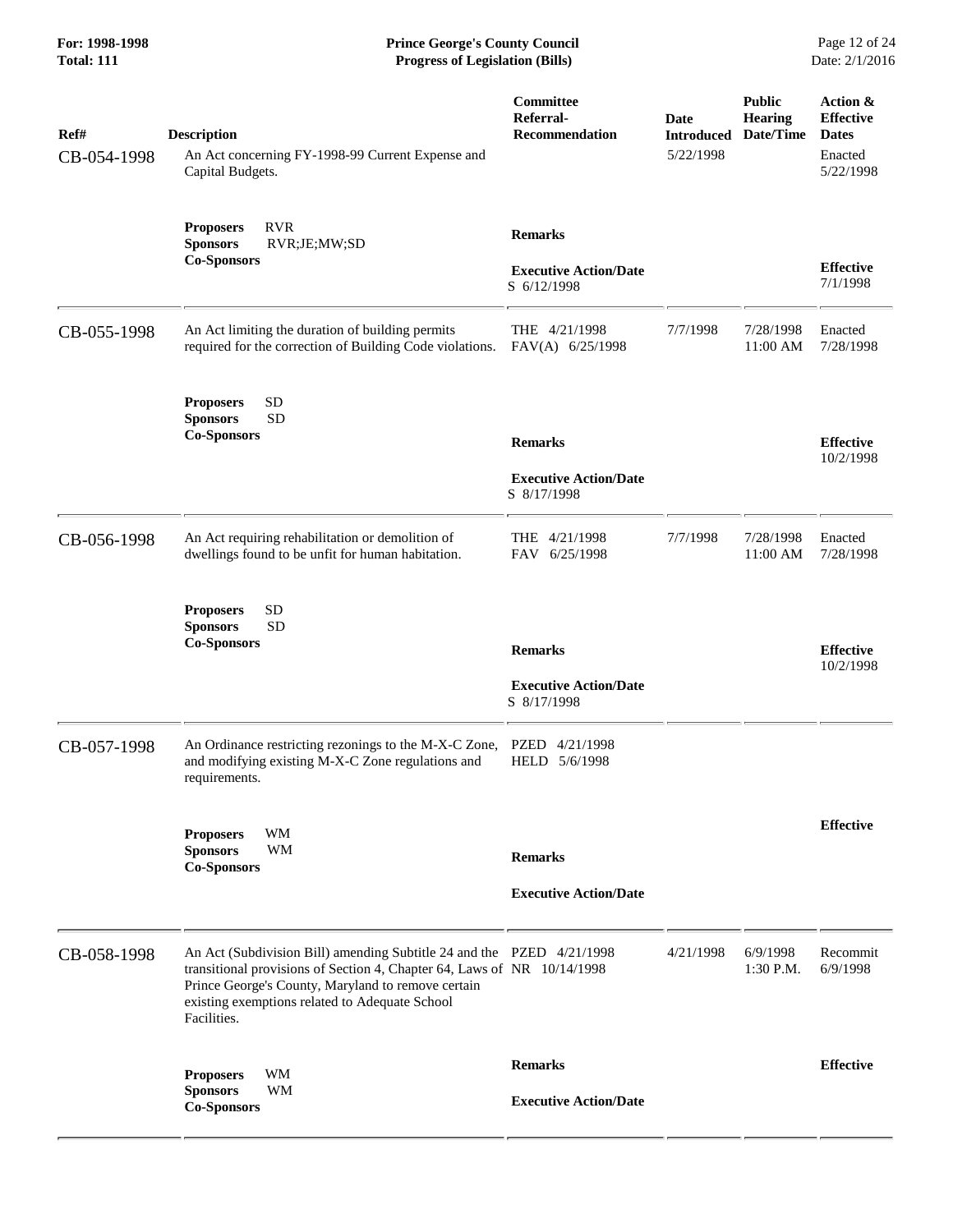| Ref#<br>CB-059-1998 | <b>Description</b><br>An Ordinance redefining the adequate public facilities<br>test for schools during the Comprehensive Design Plan<br>and Specific Design Plan process.                                                                            | Committee<br>Referral-<br><b>Recommendation</b><br>PZED 4/21/1998<br>HELD 5/5/1998 | Date<br><b>Introduced</b> | <b>Public</b><br><b>Hearing</b><br>Date/Time | Action &<br><b>Effective</b><br><b>Dates</b> |
|---------------------|-------------------------------------------------------------------------------------------------------------------------------------------------------------------------------------------------------------------------------------------------------|------------------------------------------------------------------------------------|---------------------------|----------------------------------------------|----------------------------------------------|
|                     | <b>SD</b><br><b>Proposers</b><br><b>SD</b><br><b>Sponsors</b><br><b>Co-Sponsors</b>                                                                                                                                                                   | <b>Remarks</b><br><b>Executive Action/Date</b>                                     |                           |                                              | <b>Effective</b>                             |
| CB-060-1998         | An Ordinance for the purpose of permitting monument<br>and headstone sales establishment in the Residential<br>Zones under certain circumstances.                                                                                                     | PZED 4/21/1998<br>FAV(A) 5/6/1998                                                  | 5/12/1998                 | 6/9/1998<br>2:15 P.M.                        | Enacted<br>6/9/1998                          |
|                     | DB<br><b>Proposers</b><br><b>Sponsors</b><br>DB<br><b>Co-Sponsors</b>                                                                                                                                                                                 | <b>Remarks</b><br><b>Executive Action/Date</b>                                     |                           |                                              | <b>Effective</b><br>7/27/1998                |
| CB-061-1998         | A Subdivision Amendment for the purpose of amending<br>the provisions of Subtitle 24 and the transitional<br>provisions of Section 4, Chapter 64, Laws of Prince<br>George's County, Maryland, concerning Adequate<br><b>School Facilities Tests.</b> | PZED 4/21/1998<br>NR 10/14/1998                                                    | 4/21/1998                 | 6/9/1998<br>1:30 P.M.                        | Recommit<br>6/9/1998                         |
|                     | JE;SD<br><b>Proposers</b><br>JE;SD<br><b>Sponsors</b><br><b>Co-Sponsors</b>                                                                                                                                                                           | <b>Remarks</b><br><b>Executive Action/Date</b>                                     |                           |                                              | <b>Effective</b>                             |
| CB-062-1998         | Executive Order No. 5-1998 (Reorganizational<br>Proposal) changing the name of the Fire Department to FAV(A) 4/30/1998<br>the Fire/EMS Department.                                                                                                    | PSFM 4/28/1998                                                                     |                           |                                              | Approved<br>5/12/1998                        |
|                     | CO. EXEC.<br><b>Proposers</b><br><b>Sponsors</b><br><b>Co-Sponsors</b>                                                                                                                                                                                | <b>Remarks</b><br><b>Executive Action/Date</b>                                     |                           |                                              | <b>Effective</b><br>6/17/1998                |
| CB-063-1998         | An Ordinance defining farmer's markets and flea<br>markets & permitting these uses in certain residential,<br>commercial and industrial zones under certain<br>circumstances.                                                                         | PZED 4/28/1998<br>FAV(A) 5/6/1998                                                  | 5/12/1998                 | 6/9/1998<br>2:00 P.M.                        | Enacted<br>6/9/1998                          |
|                     | WM<br><b>Proposers</b><br><b>Sponsors</b><br>WM<br><b>Co-Sponsors</b>                                                                                                                                                                                 | <b>Remarks</b><br><b>Executive Action/Date</b>                                     |                           |                                              | <b>Effective</b><br>7/27/1998                |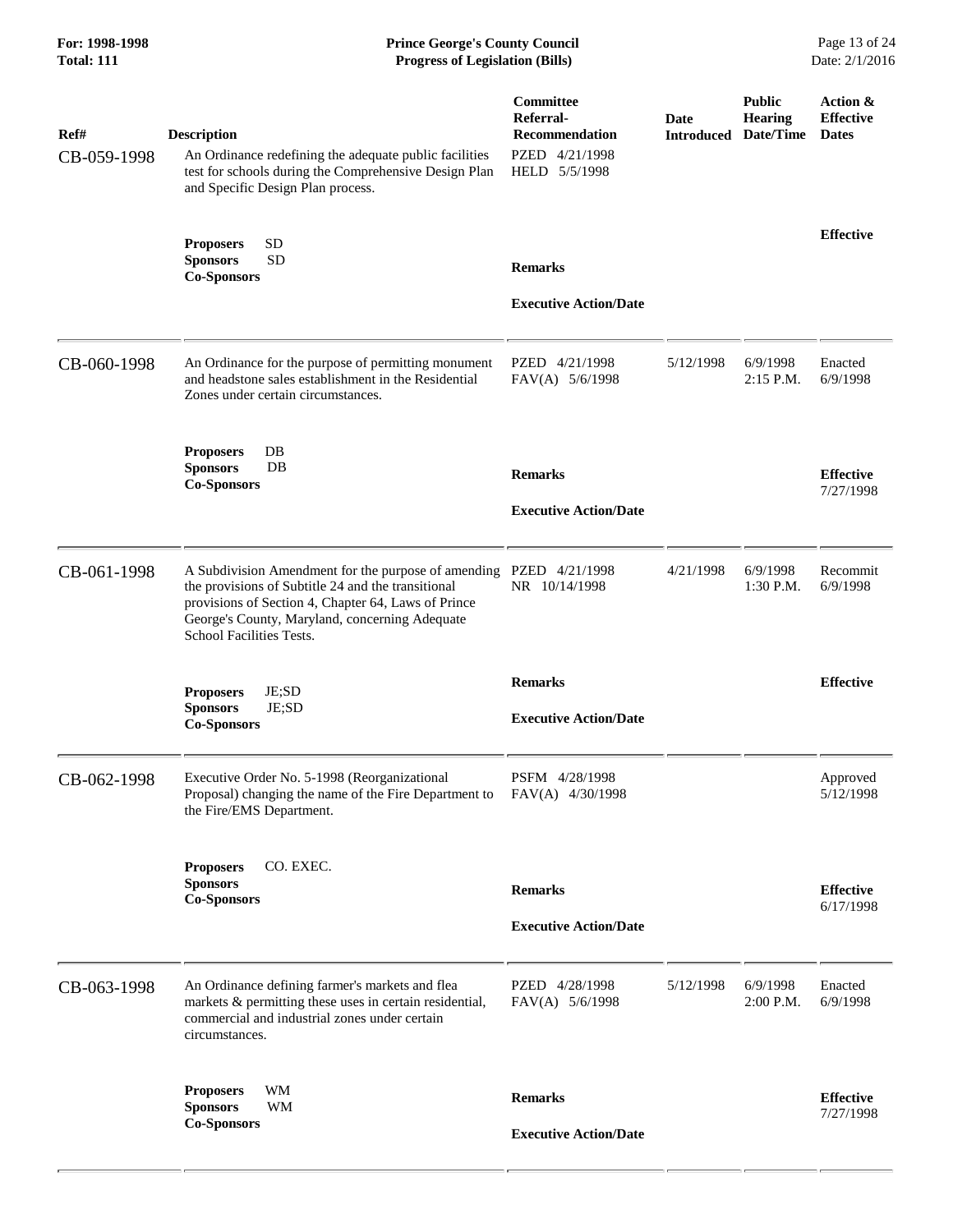### **For: 1998-1998 Prince George's County Council** Page 14 of 24<br> **Prince George's County Council** Page 14 of 24<br> **Progress of Legislation (Bills)** Date: 2/1/2016 **Total: 111 Progress of Legislation (Bills)**

| Ref#<br>CB-064-1998 | <b>Description</b><br>An Ordinance concerning Maryland - Washington<br>Regional District Boundaries for the purpose of<br>providing procedures to review proposed annexations by<br>a municipality with zoning authority. | Committee<br>Referral-<br><b>Recommendation</b><br>PZED 4/28/1998<br>FAV(A) 5/5/1998 | Date<br><b>Introduced</b><br>5/12/1998 | <b>Public</b><br><b>Hearing</b><br>Date/Time<br>6/9/1998<br>2:00 P.M. | Action &<br><b>Effective</b><br><b>Dates</b><br>Failed<br>6/9/1998 |
|---------------------|---------------------------------------------------------------------------------------------------------------------------------------------------------------------------------------------------------------------------|--------------------------------------------------------------------------------------|----------------------------------------|-----------------------------------------------------------------------|--------------------------------------------------------------------|
|                     | <b>WM</b><br><b>Proposers</b><br><b>Sponsors</b><br>WM<br><b>Co-Sponsors</b>                                                                                                                                              | <b>Remarks</b><br><b>Executive Action/Date</b>                                       |                                        |                                                                       | <b>Effective</b>                                                   |
| CB-065-1998         | Subdivision Bill exempting the development of an<br>addition to an existing school facility from the<br>requirement for approval of a preliminary plat of<br>subdivision.                                                 | PZED 4/28/1998<br>FAV 5/5/1998                                                       | 4/28/1998                              | 6/9/1998<br>1:30 P.M.                                                 | Enacted<br>6/9/1998                                                |
|                     | <b>RVR</b><br><b>Proposers</b><br><b>RVR</b><br><b>Sponsors</b><br><b>Co-Sponsors</b>                                                                                                                                     | <b>Remarks</b><br><b>Executive Action/Date</b><br>S 6/26/1998                        |                                        |                                                                       | <b>Effective</b><br>7/27/1998                                      |
| CB-066-1998         | An Act concerning Adequate School Facilities for the<br>purpose of clarifying adequate school facilities tests for<br>schools at the time of preliminary plat of subdivision<br>and building permit.                      | PZED 4/28/1998<br>NR 10/14/1998                                                      | 4/28/1998                              | 6/9/1998<br>1:30 P.M.                                                 | Recommit<br>6/9/1998                                               |
|                     | <b>SD</b><br><b>Proposers</b><br><b>SD</b><br><b>Sponsors</b><br><b>Co-Sponsors</b>                                                                                                                                       | <b>Remarks</b><br><b>Executive Action/Date</b>                                       |                                        |                                                                       | <b>Effective</b>                                                   |
| CB-067-1998         | An Ordinance defining flea markets and permitting this<br>use in certain residential, commercial and industrial<br>zones under certain circumstances.                                                                     | PZED 4/28/1998<br>HELD 5/6/1998                                                      |                                        |                                                                       |                                                                    |
|                     | SD<br><b>Proposers</b><br>${\rm SD}$<br><b>Sponsors</b><br><b>Co-Sponsors</b>                                                                                                                                             | <b>Remarks</b><br><b>Executive Action/Date</b>                                       |                                        |                                                                       | <b>Effective</b>                                                   |
| CB-068-1998         | An Act modifying the requirements for issuance of a<br>grading permit.                                                                                                                                                    | THE 4/28/1998<br>HELD 6/11/1998<br>FAV(A) 7/9/1998<br>THE 9/22/1998                  | 7/28/1998                              | 9/22/1998<br>1:30 P.M.                                                | Recommit<br>9/22/1998                                              |
|                     | WМ<br><b>Proposers</b><br><b>Sponsors</b><br>WM<br><b>Co-Sponsors</b>                                                                                                                                                     | HELD 9/29/1998<br>HELD 10/14/1998                                                    |                                        |                                                                       | <b>Effective</b>                                                   |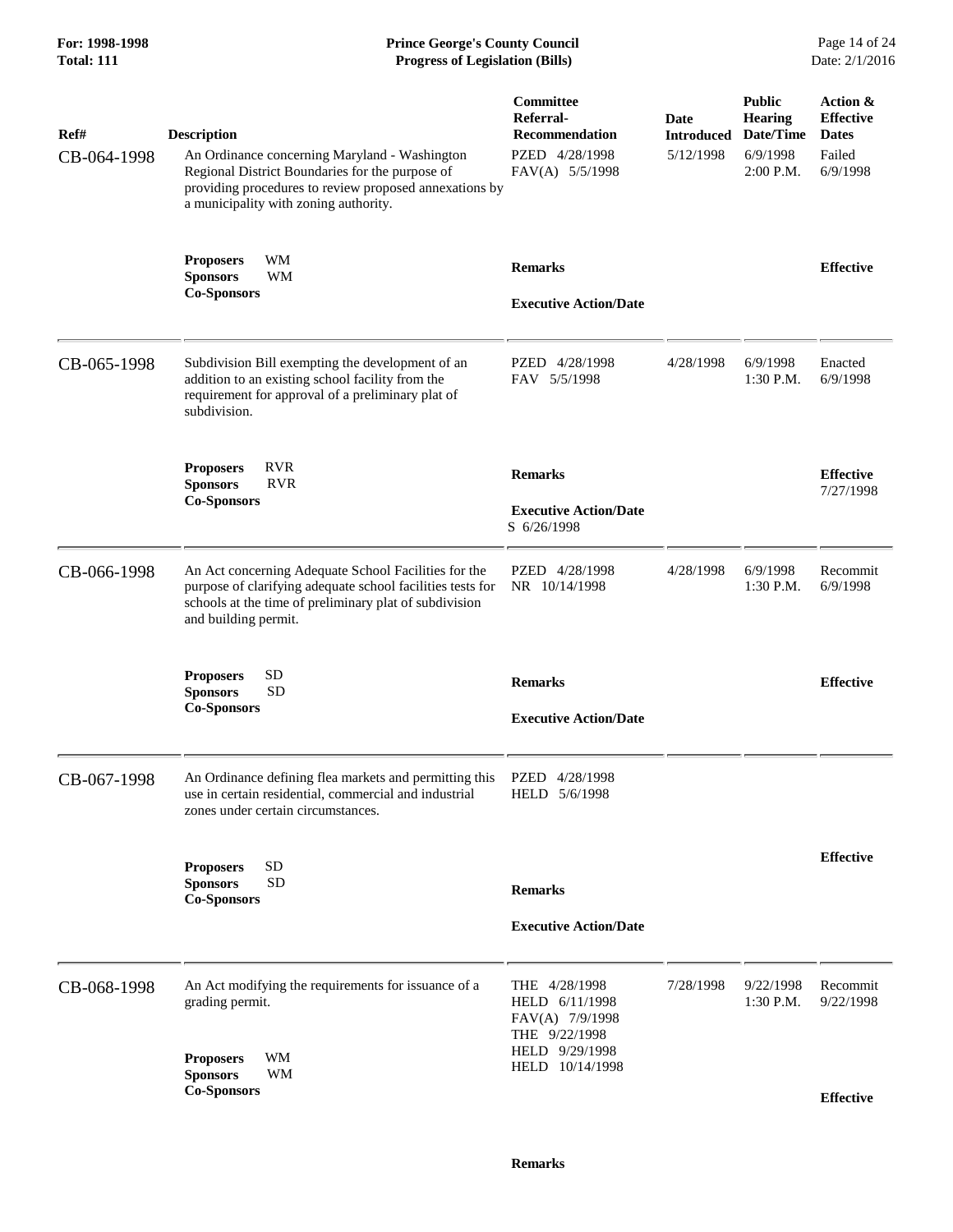| For: 1998-1998<br><b>Total: 111</b> | <b>Prince George's County Council</b><br>Page 15 of 24<br><b>Progress of Legislation (Bills)</b><br>Date: 2/1/2016                                                                                                           |                                                                                 |                           |                                              |                                              |
|-------------------------------------|------------------------------------------------------------------------------------------------------------------------------------------------------------------------------------------------------------------------------|---------------------------------------------------------------------------------|---------------------------|----------------------------------------------|----------------------------------------------|
| Ref#                                | <b>Description</b>                                                                                                                                                                                                           | Committee<br>Referral-<br><b>Recommendation</b><br><b>Executive Action/Date</b> | Date<br><b>Introduced</b> | <b>Public</b><br><b>Hearing</b><br>Date/Time | Action &<br><b>Effective</b><br><b>Dates</b> |
| CB-069-1998                         | An Act concerning the Personnel Board amending the<br>provisions pertaining to the reimbursement of attorney's<br>fees and court costs.                                                                                      | PSFM 4/28/1998<br>HELD 4/30/1998<br>FAV(A) 6/15/1998                            | 6/23/1998                 | 7/28/1998<br>11:00 AM                        | Enacted<br>7/28/1998                         |
|                                     | JE<br><b>Proposers</b><br><b>Sponsors</b><br>JE<br><b>Co-Sponsors</b>                                                                                                                                                        | <b>Remarks</b><br><b>Executive Action/Date</b><br>S 8/17/1998                   |                           |                                              | <b>Effective</b><br>10/2/1998                |
| CB-070-1998                         | An Ordinance concerning Department or Variety Stores PZED 4/28/1998<br>for the purpose of allowing department or variety stores FAV 5/5/1998<br>in the C-M Zone under certain circumstances.                                 |                                                                                 | 5/12/1998                 | 6/9/1998<br>$2:15$ P.M.                      | Enacted<br>6/9/1998                          |
|                                     | AS<br><b>Proposers</b><br><b>Sponsors</b><br>AS<br><b>Co-Sponsors</b>                                                                                                                                                        | <b>Remarks</b><br><b>Executive Action/Date</b>                                  |                           |                                              | <b>Effective</b><br>7/27/1998                |
| CB-071-1998                         | An Act concerning housing and property standards for<br>the purpose of authorizing the Director to condemn<br>open, hazardous residential buildings and to provide for<br>a lien on the property for the costs of such work. | THE 5/5/1998<br>FAV 6/25/1998                                                   | 7/7/1998                  | 7/28/1998<br>11:00 AM                        | Enacted<br>7/28/1998                         |
|                                     | <b>SD</b><br><b>Proposers</b><br><b>Sponsors</b><br><b>SD</b><br><b>Co-Sponsors</b>                                                                                                                                          | <b>Remarks</b><br><b>Executive Action/Date</b><br>S 8/17/1998                   |                           |                                              | <b>Effective</b><br>10/2/1998                |
| CB-072-1998                         | An Ordinance to permit Recreational or Entertainment<br>Establishments of a Commercial Nature by Special<br>Exception in the C-M Zone if it abuts residential<br>property or land residentially zoned.                       | PZED 5/12/1998                                                                  | 5/12/1998                 | 6/9/1998<br>2:15 P.M.                        | Enacted<br>6/16/1998                         |
|                                     | CO. EXEC.<br><b>Proposers</b><br><b>Sponsors</b><br>DB<br><b>Co-Sponsors</b>                                                                                                                                                 | <b>Remarks</b><br><b>Executive Action/Date</b>                                  |                           |                                              | <b>Effective</b><br>8/3/1998                 |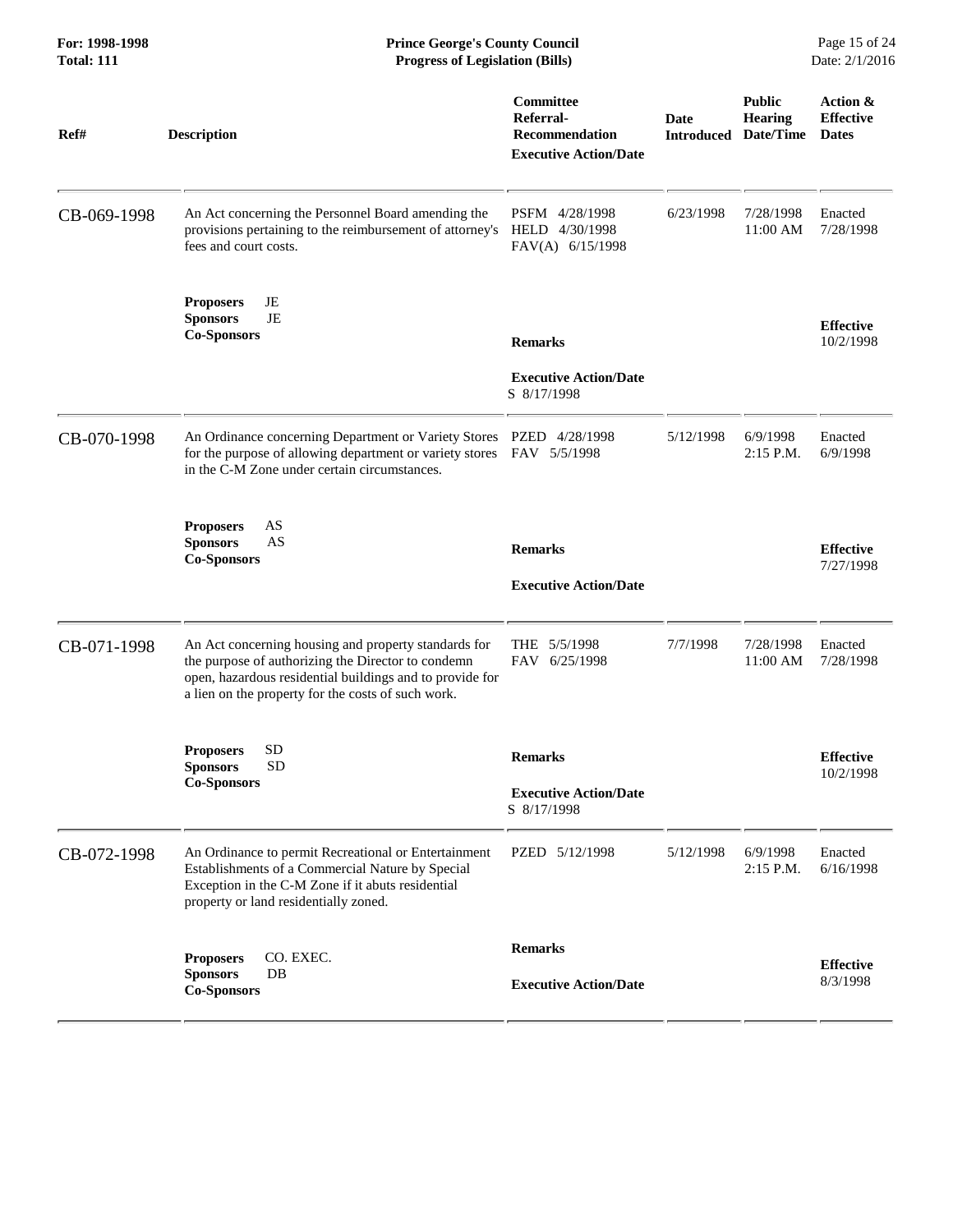# **For: 1998-1998 Prince George's County Council** Page 16 of 24<br> **Prince George's County Council** Page 16 of 24<br> **Progress of Legislation (Bills)** Date: 2/1/2016 **Total: 111 Progress of Legislation (Bills)**

| Ref#        | <b>Description</b>                                                                                                                                                                                                                         | Committee<br>Referral-<br><b>Recommendation</b>               | Date<br><b>Introduced</b> | <b>Public</b><br><b>Hearing</b><br>Date/Time | Action &<br><b>Effective</b><br><b>Dates</b> |
|-------------|--------------------------------------------------------------------------------------------------------------------------------------------------------------------------------------------------------------------------------------------|---------------------------------------------------------------|---------------------------|----------------------------------------------|----------------------------------------------|
| CB-073-1998 | An Act adopting the 1998 Inventory of Real Property<br>and Improvements titled in the name of Prince George's<br>County, declaring certain parcels as surplus, &<br>approving the County Executive's plan for disposal of<br>such parcels. | PSFM 5/12/1998<br>FAV(A) 6/15/1998                            | 6/23/1998                 | 7/28/1998<br>11:00 AM                        | Enacted<br>7/28/1998                         |
|             | CO. EXEC.<br><b>Proposers</b><br><b>SD</b><br><b>Sponsors</b><br><b>Co-Sponsors</b>                                                                                                                                                        | <b>Remarks</b><br><b>Executive Action/Date</b><br>S 8/17/1998 |                           |                                              | <b>Effective</b><br>10/2/1998                |
| CB-074-1998 | An Ordinance to permit multifamily and townhouse<br>dwelling units for physically handicapped or elderly<br>persons under certain circumstances.                                                                                           | PZED 5/12/1998                                                | 5/12/1998                 | 6/9/1998<br>2:00 P.M.                        | PI<br>6/9/1998                               |
|             | MW<br><b>Proposers</b><br><b>Sponsors</b><br><b>MW</b><br><b>Co-Sponsors</b>                                                                                                                                                               | <b>Remarks</b><br><b>Executive Action/Date</b>                |                           |                                              | <b>Effective</b>                             |
| CB-075-1998 | An Ordinance concerning Heavy Industrial Zones, for<br>the purpose of requiring special exceptions for certain<br>uses under certain circumstances in the I-1 and I-2<br>Zones.                                                            | PZED 5/12/1998                                                | 5/12/1998                 | 6/9/1998<br>$2:00$ P.M.                      | Enacted<br>6/16/1998<br>R&R<br>7/7/1998      |
|             | MW<br><b>Proposers</b><br><b>Sponsors</b><br>MW<br><b>Co-Sponsors</b>                                                                                                                                                                      | <b>Remarks</b><br><b>Executive Action/Date</b>                |                           |                                              | <b>Effective</b><br>8/21/1998                |
| CB-076-1998 | An Ordinance concerning car washes for the purpose of PZED 5/12/1998<br>allowing car washes in the C-S-C Zone under certain<br>circumstances.                                                                                              |                                                               | 5/12/1998                 | 6/9/1998<br>2:00 P.M.                        | Enacted<br>6/9/1998<br>R&R<br>6/16/1998      |
|             | MW<br><b>Proposers</b><br><b>MW</b><br><b>Sponsors</b><br><b>Co-Sponsors</b>                                                                                                                                                               | <b>Remarks</b><br><b>Executive Action/Date</b>                |                           |                                              | <b>Effective</b><br>8/3/1998                 |
| CB-077-1998 | An Ordinance for the purpose of permitting household<br>appliance or furniture stores of 50,000 square feet or less<br>in the C-S-C Zone.                                                                                                  | PZED 5/12/1998                                                | 5/12/1998                 | 6/9/1998<br>2:15 P.M.                        | Enacted<br>6/9/1998                          |
|             | TH<br><b>Proposers</b><br>TH<br><b>Sponsors</b><br><b>Co-Sponsors</b>                                                                                                                                                                      | <b>Remarks</b><br><b>Executive Action/Date</b>                |                           |                                              | <b>Effective</b><br>7/27/1998                |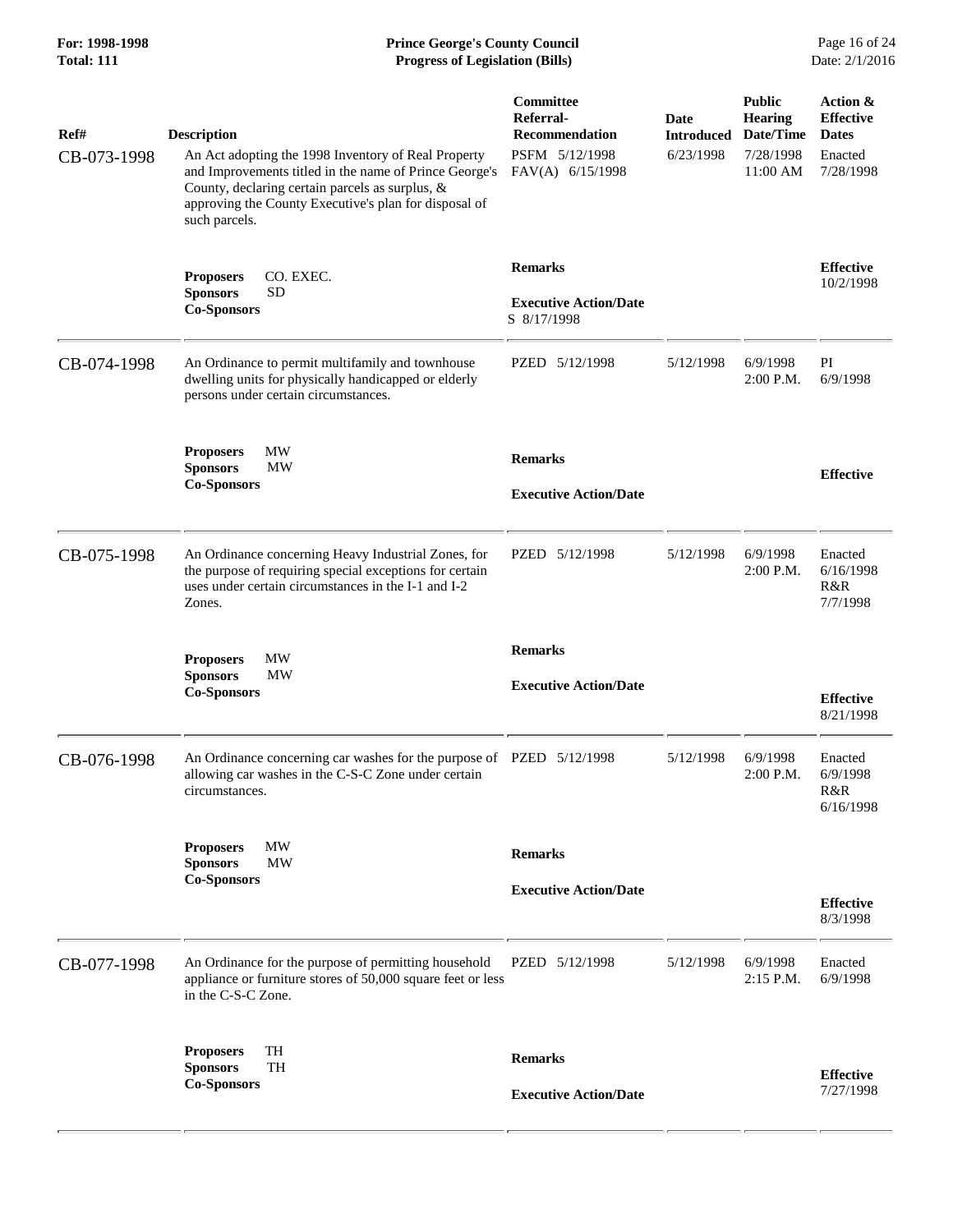| Ref#<br>CB-078-1998 | <b>Description</b><br>An Ordinance restricting rezonings to the M-X-C Zone,<br>and modifying existing M-X-C Zone regulations and<br>requirements.                                                                                                                                         | Committee<br>Referral-<br><b>Recommendation</b>                                          | Date<br><b>Introduced</b><br>5/19/1998 | <b>Public</b><br><b>Hearing</b><br>Date/Time<br>6/16/1998<br>1:30 P.M. | <b>Action &amp;</b><br><b>Effective</b><br><b>Dates</b><br>Failed<br>6/16/1998 |
|---------------------|-------------------------------------------------------------------------------------------------------------------------------------------------------------------------------------------------------------------------------------------------------------------------------------------|------------------------------------------------------------------------------------------|----------------------------------------|------------------------------------------------------------------------|--------------------------------------------------------------------------------|
|                     | <b>Proposers</b><br>WМ<br>WM<br><b>Sponsors</b><br><b>Co-Sponsors</b>                                                                                                                                                                                                                     | <b>Remarks</b><br><b>Executive Action/Date</b>                                           |                                        |                                                                        | <b>Effective</b>                                                               |
| CB-079-1998         | An Act establishing a property tax credit for certain new PSFM 6/9/1998<br>or expanding manufacturing, fabrication, assembling, or FAV(A) 6/15/1998<br>research and development facilities in Prince George's<br>County.                                                                  |                                                                                          | 6/23/1998                              | 7/28/1998<br>10:45 AM                                                  | Enacted<br>7/28/1998                                                           |
|                     | <b>Proposers</b><br>CO. EXEC.<br><b>Sponsors</b><br>SD; AS<br><b>Co-Sponsors</b>                                                                                                                                                                                                          | <b>Remarks</b><br><b>Executive Action/Date</b><br>S 8/17/1998                            |                                        |                                                                        | <b>Effective</b><br>10/2/1998                                                  |
| CB-080-1998         | An Act repealing obsolete provisions of the Code<br>pertaining to tax credits for certain personal property<br>used in research and development and establishing a<br>certain tax exemption for such property increasing the<br>maximum exemption from 50 percent to 75 percent.          | PSFM 6/9/1998<br>FAV(A) 6/15/1998                                                        | 6/23/1998                              | 7/28/1998<br>10:45 AM                                                  | Enacted<br>7/28/1998                                                           |
|                     | CO. EXEC.<br><b>Proposers</b><br>DB;SD;AS;IG<br><b>Sponsors</b><br><b>Co-Sponsors</b>                                                                                                                                                                                                     | <b>Remarks</b><br><b>Executive Action/Date</b><br>S 8/17/1998                            |                                        |                                                                        | <b>Effective</b><br>10/2/1998                                                  |
| CB-081-1998         | An Act amending the definition of the Parking<br>Authority; amending penalties for certain parking<br>violations; clarify- ing that vehicle impoundment may<br>occur for violation of parking regulations; and generally<br>expanding enforcement procedures by the Parking<br>Authority. | PSFM 6/9/1998<br>HELD 6/15/1998<br>FAV(A) 6/25/1998                                      | 7/7/1998                               | 7/28/1998<br>10:45 AM                                                  | Enacted<br>7/28/1998                                                           |
|                     | CO. EXEC.<br><b>Proposers</b><br><b>Sponsors</b><br>SD;DB;MW<br><b>Co-Sponsors</b>                                                                                                                                                                                                        | <b>Remarks</b><br><b>Executive Action/Date</b><br>S 8/17/1998                            |                                        |                                                                        | <b>Effective</b><br>10/2/1998                                                  |
| CB-082-1998         | An Act adopting the 1996 Editions of the BOCA Code<br>and BOCA International Mechanical Code, and the 1995 HELD 7/9/1998<br>Editions of the CABO Model Energy and the CABO<br>One and Two Family Dwelling Code.                                                                           | THE 6/9/1998<br>FAV(A) 9/29/1998                                                         | 10/6/1998                              | 10/28/1998<br>1:30 P.M.                                                | Enacted<br>10/28/1998                                                          |
|                     | <b>Proposers</b><br>CO. EXEC.<br>AS<br><b>Sponsors</b><br><b>Co-Sponsors</b>                                                                                                                                                                                                              | <b>Remarks</b><br>(SEE ALSO CB-111-1998)<br><b>Executive Action/Date</b><br>S 11/18/1998 |                                        |                                                                        | <b>Effective</b><br>1/4/1999                                                   |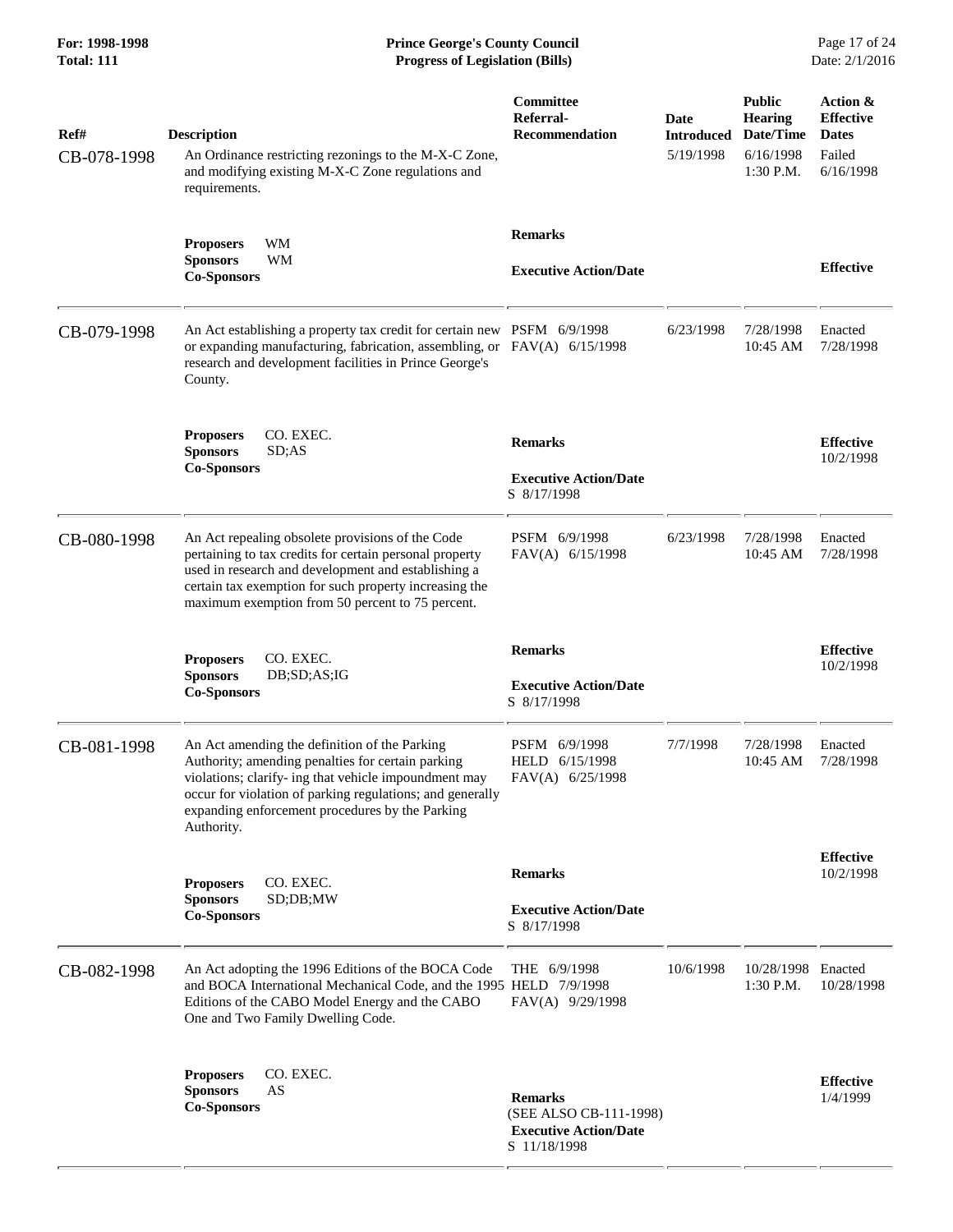| Ref#<br>CB-083-1998 | <b>Description</b><br>To amend the Collective Bargaining Agreement for<br>AFSCME, Local 3279 (DER Clerical Units I and II).                 | Committee<br>Referral-<br><b>Recommendation</b><br>PSFM 6/9/1998<br>FAV 6/15/1998      | <b>Date</b><br><b>Introduced</b><br>6/23/1998 | <b>Public</b><br><b>Hearing</b><br>Date/Time<br>7/28/1998<br>10:45 AM | Action &<br><b>Effective</b><br><b>Dates</b><br>Enacted<br>7/28/1998 |
|---------------------|---------------------------------------------------------------------------------------------------------------------------------------------|----------------------------------------------------------------------------------------|-----------------------------------------------|-----------------------------------------------------------------------|----------------------------------------------------------------------|
|                     | CO. EXEC.<br><b>Proposers</b><br><b>Sponsors</b><br>DB;MW<br><b>Co-Sponsors</b>                                                             | <b>Remarks</b><br>(SEE ALSO CR-55-1998)<br><b>Executive Action/Date</b><br>S 8/17/1998 |                                               |                                                                       | <b>Effective</b><br>10/2/1998                                        |
| CB-084-1998         | A Supplementary Appropriation increasing revenue and PSFM 6/9/1998<br>expenditures of the Fleet Management Internal Services. FAV 6/15/1998 |                                                                                        | 6/23/1998                                     | 7/28/1998<br>10:45 AM                                                 | Enacted<br>7/28/1998                                                 |
|                     | <b>Proposers</b><br>CO. EXEC.<br><b>Sponsors</b><br>DB;MW<br><b>Co-Sponsors</b>                                                             | <b>Remarks</b><br><b>Executive Action/Date</b><br>S 8/17/1998                          |                                               |                                                                       | <b>Effective</b><br>10/2/1998                                        |
| CB-085-1998         | A Supplementary Appropriation increasing revenue and<br>expenditures of the Drug Enforcement and Education<br>Special Revenue Fund.         | PSFM 6/9/1998<br>FAV 6/15/1998                                                         | 6/23/1998                                     | 7/28/1998<br>10:45 AM                                                 | Enacted<br>7/28/1998                                                 |
|                     | <b>Proposers</b><br>CO. EXEC.<br><b>Sponsors</b><br>DB;MW<br><b>Co-Sponsors</b>                                                             | <b>Remarks</b><br><b>Executive Action/Date</b><br>S 8/17/1998                          |                                               |                                                                       | <b>Effective</b><br>10/2/1998                                        |
| CB-086-1998         | The Issuance and Sale of General Obligation Bonds.                                                                                          | PSFM 6/9/1998<br>FAV(A) 6/25/1998                                                      | 7/7/1998                                      | 7/28/1998<br>10:30 AM                                                 | Enacted<br>7/28/1998                                                 |
|                     | CO. EXEC.<br><b>Proposers</b><br><b>Sponsors</b><br>SD;WM;MW<br><b>Co-Sponsors</b>                                                          |                                                                                        |                                               |                                                                       |                                                                      |
|                     |                                                                                                                                             | <b>Remarks</b>                                                                         |                                               |                                                                       | <b>Effective</b>                                                     |
|                     |                                                                                                                                             | <b>Executive Action/Date</b><br>S 8/17/1998                                            |                                               |                                                                       | 10/2/1998                                                            |
| CB-087-1998         | Borrowing to Finance School Projects not to exceed<br>\$32,476,000.                                                                         | PSFM 6/9/1998<br>FAV 6/25/1998                                                         | 7/7/1998                                      | 7/28/1998<br>10:30 AM                                                 | Enacted<br>7/28/1998                                                 |
|                     | CO. EXEC.<br><b>Proposers</b><br><b>Sponsors</b><br>RVR;IG;MW;JE;SD<br><b>Co-Sponsors</b>                                                   | <b>Remarks</b><br><b>Executive Action/Date</b><br>S 8/17/1998                          |                                               |                                                                       | <b>Effective</b><br>10/2/1998                                        |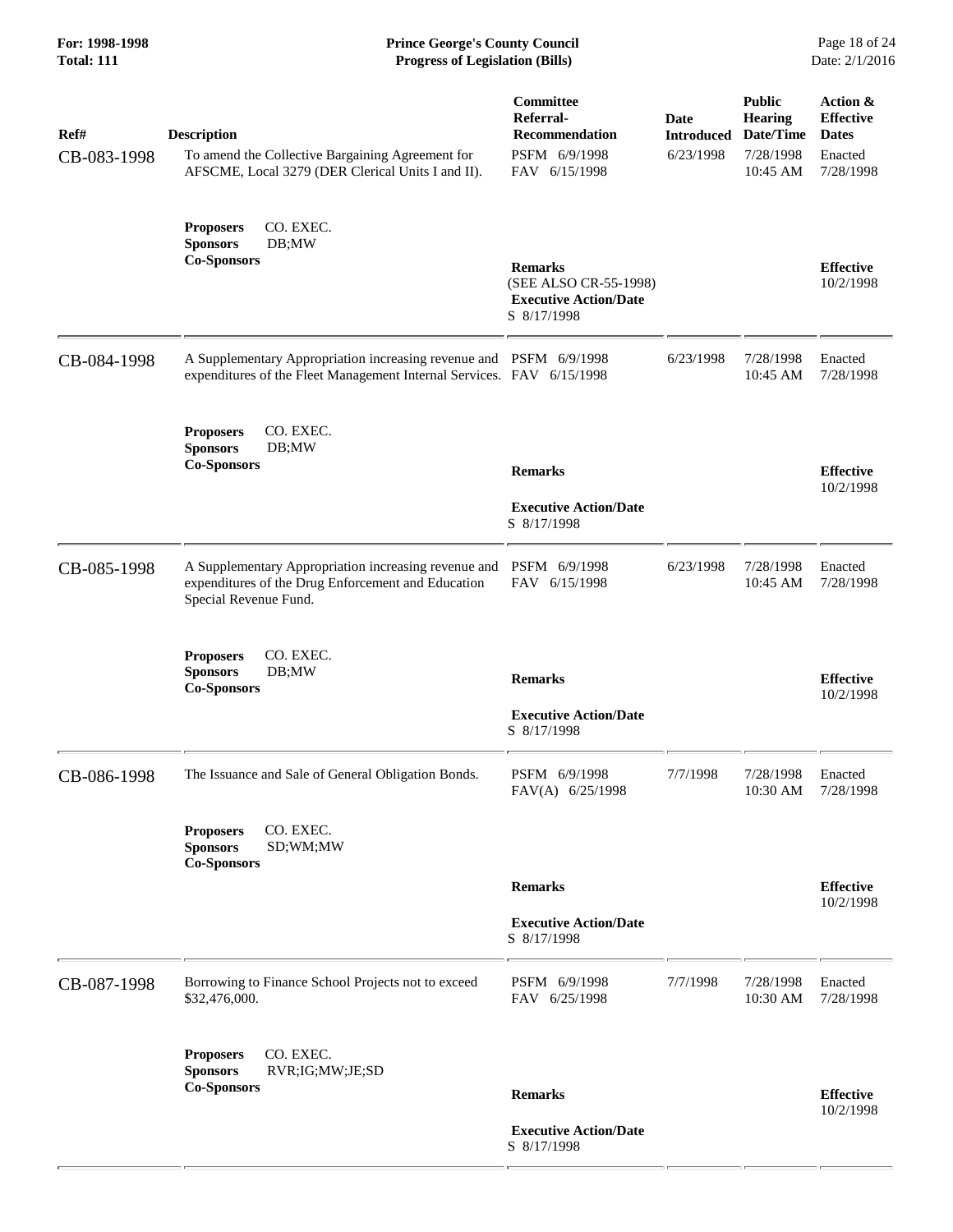**For: 1998-1998 Prince George's County Council** Page 19 of 24<br> **Prince George's County Council** Page 19 of 24<br> **Progress of Legislation (Bills)** Date: 2/1/2016 **Total: 111 Progress of Legislation (Bills)** 

| Ref#<br>CB-088-1998 | <b>Description</b><br>The Issuance and Sale of General Obligation Bonds not<br>to exceed \$87,874,000 for County and Board of<br>Education projects. | Committee<br>Referral-<br><b>Recommendation</b><br>PSFM 6/9/1998<br>FAV 6/25/1998                  | <b>Date</b><br><b>Introduced</b><br>7/7/1998 | <b>Public</b><br><b>Hearing</b><br>Date/Time<br>7/28/1998<br>10:30 AM | Action &<br><b>Effective</b><br><b>Dates</b><br>Enacted<br>7/28/1998 |
|---------------------|------------------------------------------------------------------------------------------------------------------------------------------------------|----------------------------------------------------------------------------------------------------|----------------------------------------------|-----------------------------------------------------------------------|----------------------------------------------------------------------|
|                     | CO. EXEC.<br><b>Proposers</b><br><b>Sponsors</b><br><b>RVR</b><br><b>Co-Sponsors</b>                                                                 | <b>Remarks</b><br><b>Executive Action/Date</b><br>S 8/17/1998                                      |                                              |                                                                       | <b>Effective</b><br>10/2/1998                                        |
| CB-089-1998         | Borrowing to Finance Capital Projects for County<br>Buildings not to exceed \$6,000,000.                                                             | PSFM 6/9/1998<br>FAV 6/25/1998                                                                     | 7/7/1998                                     | 7/28/1998<br>10:30 AM                                                 | Enacted<br>7/28/1998                                                 |
|                     | CO. EXEC.<br><b>Proposers</b><br><b>Sponsors</b><br>$DB$<br><b>Co-Sponsors</b>                                                                       | <b>Remarks</b><br>(REFERENDUM<br>APPROVED -11/3/98)<br><b>Executive Action/Date</b><br>S 8/17/1998 |                                              |                                                                       | <b>Effective</b><br>11/20/1998                                       |
| CB-090-1998         | Borrowing to Finance Capital Projects for Public Works PSFM 6/9/1998<br>and Transportation Facilities not to exceed \$57,176,000. FAV 6/25/1998      |                                                                                                    | 7/7/1998                                     | 7/28/1998<br>10:30 AM                                                 | Enacted<br>7/28/1998                                                 |
|                     | CO. EXEC.<br><b>Proposers</b><br><b>Sponsors</b><br>JE;DB;RVR<br><b>Co-Sponsors</b>                                                                  | <b>Remarks</b><br>(REFERENDUM<br>APPROVED -11/3/98)<br><b>Executive Action/Date</b><br>S 8/17/1998 |                                              |                                                                       | <b>Effective</b><br>11/20/1998                                       |
| CB-091-1998         | Borrowing to Finance Capital Projects for Library<br>Facilities not to exceed \$1,807,000.                                                           | PSFM 6/9/1998<br>FAV 6/25/1998                                                                     | 7/7/1998                                     | 7/28/1998<br>10:30 AM                                                 | Enacted<br>7/28/1998                                                 |
|                     | CO. EXEC.<br><b>Proposers</b><br><b>Sponsors</b><br>JE;AS;DB;RVR<br><b>Co-Sponsors</b>                                                               | <b>Remarks</b><br>(REFERENDUM<br>APPROVED -11/3/98)<br><b>Executive Action/Date</b><br>S 8/17/1998 |                                              |                                                                       | <b>Effective</b><br>11/20/1998                                       |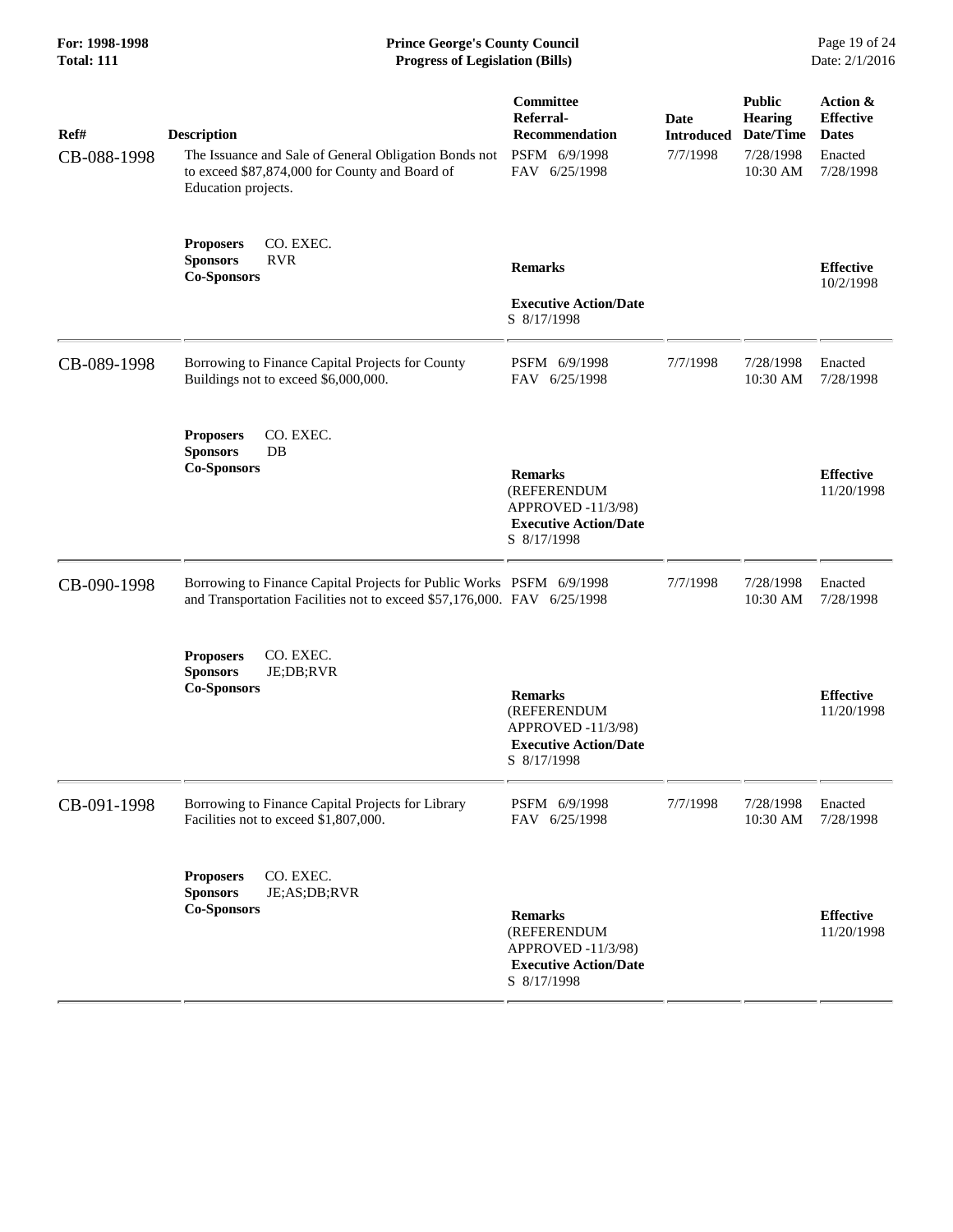| Ref#<br>CB-092-1998 | <b>Description</b><br>Borrowing to Finance Capital Projects for Prince<br>George's Community College not to exceed 2,148,000.         | Committee<br>Referral-<br><b>Recommendation</b><br>PSFM 6/9/1998<br>FAV 6/25/1998                  | Date<br><b>Introduced</b><br>7/7/1998 | <b>Public</b><br><b>Hearing</b><br>Date/Time<br>7/28/1998<br>10:30 AM | Action &<br><b>Effective</b><br><b>Dates</b><br>Enacted<br>7/28/1998 |
|---------------------|---------------------------------------------------------------------------------------------------------------------------------------|----------------------------------------------------------------------------------------------------|---------------------------------------|-----------------------------------------------------------------------|----------------------------------------------------------------------|
|                     | CO. EXEC.<br><b>Proposers</b><br><b>Sponsors</b><br><b>RVR</b><br><b>Co-Sponsors</b>                                                  | <b>Remarks</b><br>(REFERENDUM<br>APPROVED -11/3/98)<br><b>Executive Action/Date</b><br>S 8/17/1998 |                                       |                                                                       | <b>Effective</b><br>11/20/1998                                       |
| CB-093-1998         | Borrowing to Finance Capital Projects for Public Safety PSFM 6/9/1998<br>Facilities not to exceed \$3,790,000.                        | FAV 6/25/1998                                                                                      | 7/7/1998                              | 7/28/1998<br>10:30 AM                                                 | Enacted<br>7/28/1998                                                 |
|                     | CO. EXEC.<br><b>Proposers</b><br><b>Sponsors</b><br>JE;IG;MW<br><b>Co-Sponsors</b>                                                    | <b>Remarks</b><br>(REFERENDUM<br>APPROVED -11/3/98)<br><b>Executive Action/Date</b><br>S 8/17/1998 |                                       |                                                                       | <b>Effective</b><br>11/20/1998                                       |
| CB-094-1998         | The Issuance and Sale of General Obligation<br>Stormwater Management Bonds not to exceed<br>\$8,875,000.                              | PSFM 6/9/1998<br>FAV 6/25/1998                                                                     | 7/7/1998                              | 7/28/1998<br>10:30 AM                                                 | Enacted<br>7/28/1998                                                 |
|                     | CO. EXEC.<br><b>Proposers</b><br><b>RVR</b><br><b>Sponsors</b><br><b>Co-Sponsors</b>                                                  | <b>Remarks</b><br><b>Executive Action/Date</b><br>S 8/17/1998                                      |                                       |                                                                       | <b>Effective</b><br>10/2/1998                                        |
| CB-095-1998         | To amend the Collective Bargaining Agreement for<br>Fraternal Order of Police, Prince George's County Lodge FAV 6/25/1998<br>89, Inc. | PSFM 6/16/1998                                                                                     | 7/7/1998                              | 7/28/1998<br>10:45 AM                                                 | Enacted<br>7/28/1998                                                 |
|                     | CO. EXEC.<br><b>Proposers</b><br><b>Sponsors</b><br>RVR;JE;DB;IG;MW<br><b>Co-Sponsors</b>                                             | <b>Remarks</b><br><b>Executive Action/Date</b><br>S 8/17/1998                                      |                                       |                                                                       | <b>Effective</b><br>10/2/1998                                        |
| CB-096-1998         | Supplementary Appropriation and Interdepartmental<br>Transfer of Appropriations.                                                      | PSFM 6/23/1998<br>FAV(A) 6/25/1998                                                                 | 7/7/1998                              | 7/28/1998<br>10:45 AM                                                 | Enacted<br>7/28/1998                                                 |
|                     | CO. EXEC.<br><b>Proposers</b><br>RVR;AS<br><b>Sponsors</b><br><b>Co-Sponsors</b>                                                      | <b>Remarks</b>                                                                                     |                                       |                                                                       | <b>Effective</b><br>10/2/1998                                        |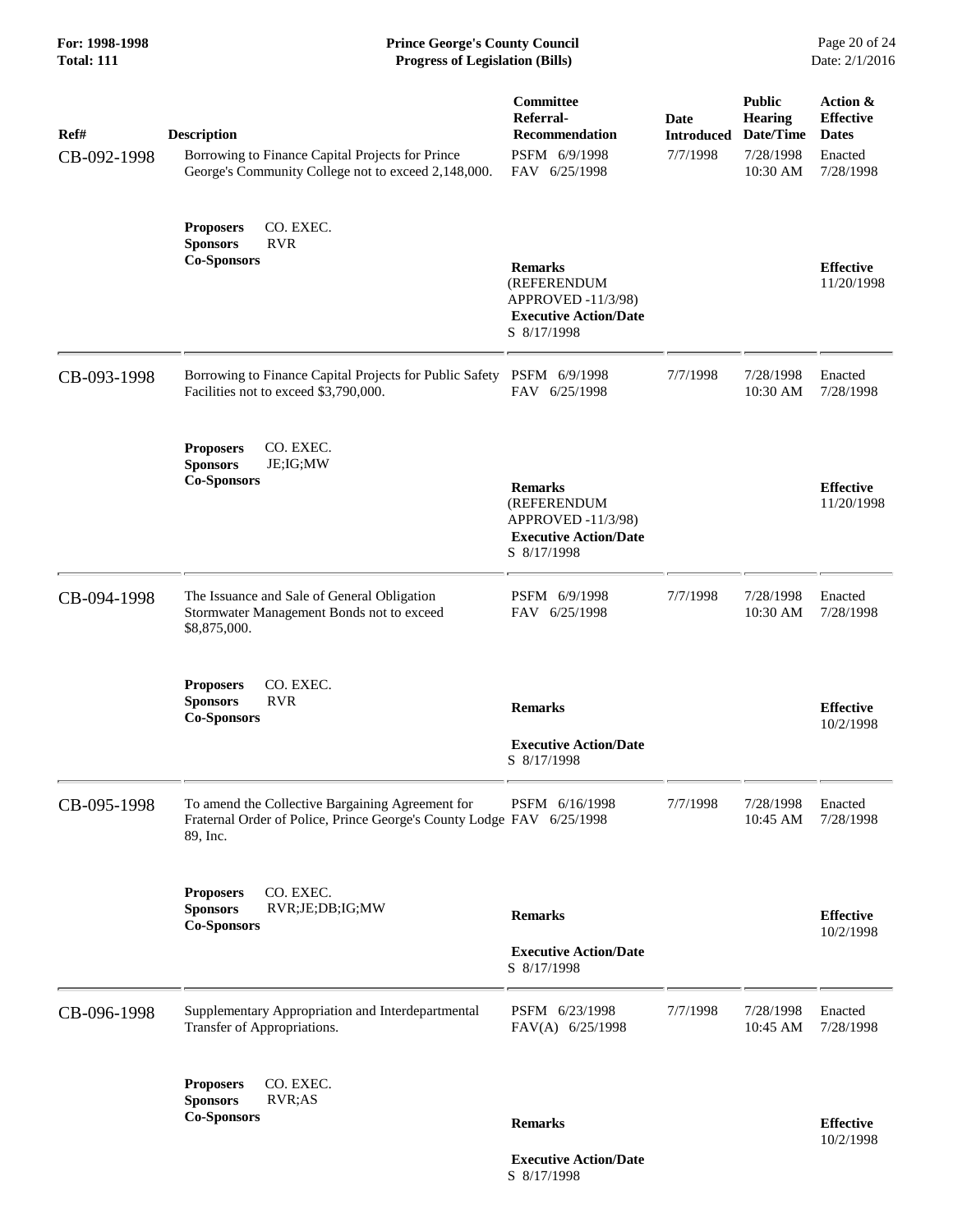| <b>Progress of Legislation (Bills)</b>                                                                                                                                                                                                                                            |                                                                |                                                                        |                                                  |                                                |
|-----------------------------------------------------------------------------------------------------------------------------------------------------------------------------------------------------------------------------------------------------------------------------------|----------------------------------------------------------------|------------------------------------------------------------------------|--------------------------------------------------|------------------------------------------------|
| <b>Description</b>                                                                                                                                                                                                                                                                | Committee<br>Referral-<br><b>Recommendation</b>                | <b>Date</b>                                                            | <b>Public</b><br><b>Hearing</b>                  | Action &<br><b>Effective</b><br><b>Dates</b>   |
| To exempt all activities and facilities of the Maryland-<br>golf activities, from the admissions and amusement tax<br>and generally reducing the tax on golf activities.                                                                                                          | $C.0.W.$ 6/23/1998<br>C.O.W. 7/28/1998<br>FAV(A) 10/6/1998     | 7/7/1998                                                               | 7/28/1998<br>10:45 AM<br>10/28/1998<br>2:00 P.M. | Recommit<br>7/28/1998<br>Enacted<br>10/28/1998 |
| M-NCPPC<br><b>Proposers</b><br><b>Sponsors</b><br>SD<br><b>Co-Sponsors</b>                                                                                                                                                                                                        | <b>Remarks</b>                                                 |                                                                        |                                                  | <b>Effective</b>                               |
|                                                                                                                                                                                                                                                                                   | <b>Executive Action/Date</b><br><b>US</b>                      |                                                                        |                                                  | 1/5/1999                                       |
| An Act establishing procedures for the granting of<br>franchises for the use of public property and/or public<br>rights-of-way for telecommunications systems;<br>preserving the County's rights in and control over public<br>property and public rights-of-way used to provide. | PSFM 6/23/1998<br>FAV(A) 10/1/1998                             | 10/6/1998                                                              | 10/28/1998<br>2:30 P.M.                          | Enacted<br>10/28/1998                          |
| JE<br><b>Proposers</b><br><b>Sponsors</b><br>JE<br><b>Co-Sponsors</b>                                                                                                                                                                                                             | <b>Remarks</b><br><b>Executive Action/Date</b><br>S 11/18/1998 |                                                                        |                                                  | <b>Effective</b><br>1/4/1999                   |
| An Act providing that public school construction in the<br>County be subject to the State Prevailing Wage law<br>under certain circumstance.                                                                                                                                      | HEHS 7/28/1998<br>HELD 9/29/1998                               |                                                                        |                                                  |                                                |
| TH;JE<br><b>Proposers</b><br>TH;JE<br><b>Sponsors</b><br><b>Co-Sponsors</b>                                                                                                                                                                                                       | <b>Remarks</b><br><b>Executive Action/Date</b>                 |                                                                        |                                                  | <b>Effective</b>                               |
| An Act concerning the County Income Tax for the<br>purpose of reducing the County income tax rate in 2%<br>increments, beginning January 1, 2000.                                                                                                                                 | PSFM 9/22/1998<br>HELD 10/1/1998                               |                                                                        |                                                  |                                                |
| AS<br><b>Proposers</b><br><b>Sponsors</b><br>AS<br><b>Co-Sponsors</b>                                                                                                                                                                                                             | <b>Remarks</b>                                                 |                                                                        |                                                  | <b>Effective</b>                               |
|                                                                                                                                                                                                                                                                                   |                                                                | National Capital Park and Planning Commission, except FAV(A) 6/23/1998 |                                                  | <b>Introduced Date/Time</b>                    |

**For: 1998-1998 Prince George's County Council** Page 21 of 24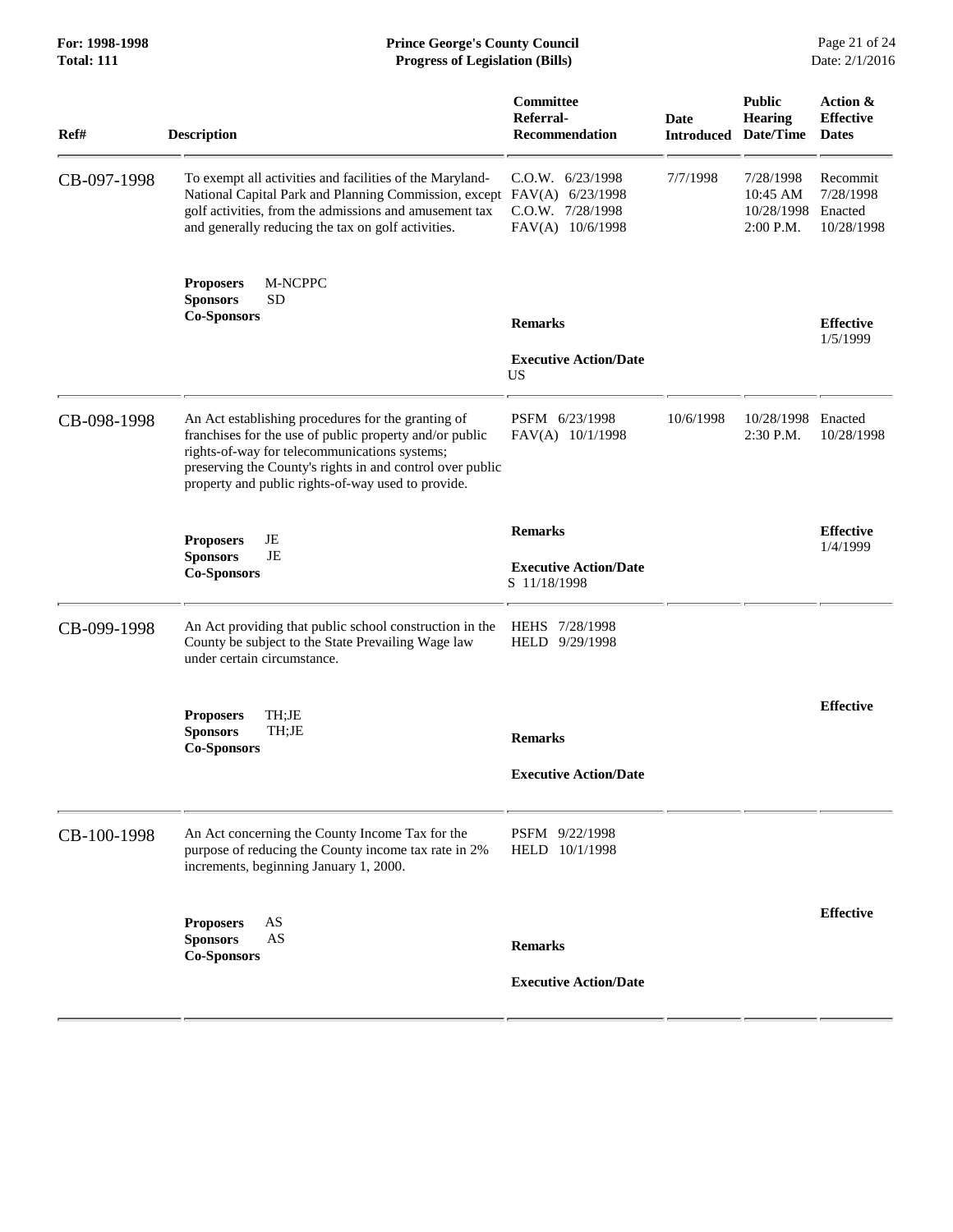# **For: 1998-1998 Prince George's County Council** Page 22 of 24<br> **Prince George's County Council** Page 22 of 24<br> **Progress of Legislation (Bills)** Date: 2/1/2016 **Total: 111 Progress of Legislation (Bills)**

| Ref#<br>CB-101-1998 | <b>Description</b><br>An Act concerning Property Tax Exemption -<br>Conservation Land providing a credit against County<br>real property taxes for certain conservation land.                                                                                                                                                                      | Committee<br>Referral-<br><b>Recommendation</b><br>PSFM 9/22/1998<br>FAV(A) 10/1/1998 | Date<br><b>Introduced</b><br>10/6/1998 | <b>Public</b><br><b>Hearing</b><br>Date/Time<br>10/28/1998<br>$2:15$ P.M. | Action &<br><b>Effective</b><br><b>Dates</b><br>Enacted<br>10/28/1998 |
|---------------------|----------------------------------------------------------------------------------------------------------------------------------------------------------------------------------------------------------------------------------------------------------------------------------------------------------------------------------------------------|---------------------------------------------------------------------------------------|----------------------------------------|---------------------------------------------------------------------------|-----------------------------------------------------------------------|
|                     | <b>Proposers</b><br>AS<br><b>Sponsors</b><br>AS<br><b>Co-Sponsors</b>                                                                                                                                                                                                                                                                              | <b>Remarks</b><br><b>Executive Action/Date</b><br>S 11/18/1998                        |                                        |                                                                           | <b>Effective</b><br>1/4/1999                                          |
| CB-102-1998         | An Act concerning Intermediate Sanctions Policy Board PSFM 9/22/1998<br>amending its composition and responsibilities and<br>developing policy guidelines for the regulation of<br>Court-ordered drug treatment programs in the County.                                                                                                            | FAV(A) 10/1/1998                                                                      | 10/6/1998                              | 10/28/1998<br>$2:15$ P.M.                                                 | Enacted<br>10/28/1998                                                 |
|                     | AS<br><b>Proposers</b><br><b>Sponsors</b><br>AS<br><b>Co-Sponsors</b>                                                                                                                                                                                                                                                                              | <b>Remarks</b><br><b>Executive Action/Date</b><br>S 11/18/1998                        |                                        |                                                                           | <b>Effective</b><br>1/4/1999                                          |
| CB-103-1998         | An Act amending the provisions of Chapter 29, Laws of PZED 9/22/1998<br>Prince George's County, Maryland 1998 concerning the FAV(A) 9/30/1998<br>approval of the Prince George's County portion of the<br>M-NCPPC budget to restrict the hours of operations of<br>certain recreational facilities and activities funded in the<br>adopted budget. |                                                                                       | 10/6/1998                              | 10/28/1998 Enacted<br>$1:30$ P.M.                                         | 10/28/1998                                                            |
|                     |                                                                                                                                                                                                                                                                                                                                                    | <b>Remarks</b>                                                                        |                                        |                                                                           | <b>Effective</b>                                                      |
|                     | JE<br><b>Proposers</b><br><b>Sponsors</b><br>JE<br><b>Co-Sponsors</b>                                                                                                                                                                                                                                                                              | <b>Executive Action/Date</b><br><b>US</b>                                             |                                        |                                                                           | 1/5/1999                                                              |
| CB-104-1998         | A Subdivision Bill concerning Adequate School<br>Facilities exempting certain subdivisions from the<br>requirement for a school facilities test.                                                                                                                                                                                                   | PZED 9/22/1998<br>FAV 9/30/1998                                                       | 9/22/1998                              | 10/28/1998<br>$1:30$ P.M.                                                 | Enacted<br>10/28/1998                                                 |
|                     | AS<br><b>Proposers</b><br><b>Sponsors</b><br>AS<br><b>Co-Sponsors</b>                                                                                                                                                                                                                                                                              | <b>Remarks</b>                                                                        |                                        |                                                                           | <b>Effective</b><br>12/21/1998                                        |
|                     |                                                                                                                                                                                                                                                                                                                                                    | <b>Executive Action/Date</b><br>S 11/18/1998                                          |                                        |                                                                           |                                                                       |
| CB-105-1998         | An Act establishing authority and procedures for the<br>Prince George's County Housing Receivership Program. FAV 10/14/1998                                                                                                                                                                                                                        | THE 9/22/1998                                                                         | 10/6/1998                              | 10/28/1998 Enacted<br>1:30 P.M.                                           | 10/28/1998                                                            |
|                     | TH;MW<br><b>Proposers</b><br><b>Sponsors</b><br>TH;MW;SD                                                                                                                                                                                                                                                                                           |                                                                                       |                                        |                                                                           |                                                                       |
|                     | <b>Co-Sponsors</b>                                                                                                                                                                                                                                                                                                                                 | <b>Remarks</b>                                                                        |                                        |                                                                           | <b>Effective</b><br>1/4/1999                                          |
|                     |                                                                                                                                                                                                                                                                                                                                                    | <b>Executive Action/Date</b><br>S 11/18/1998                                          |                                        |                                                                           |                                                                       |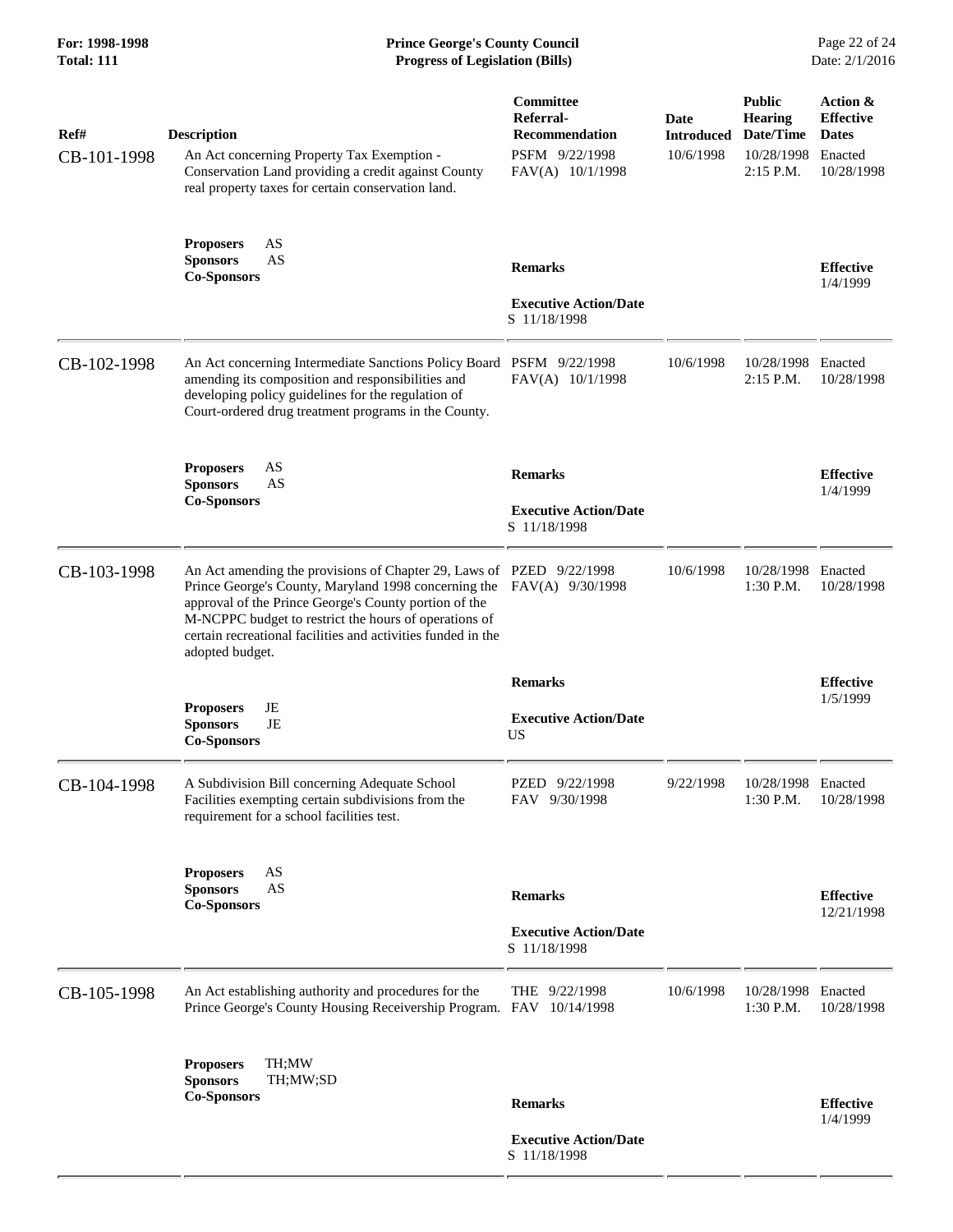# **For: 1998-1998 Prince George's County Council** Page 23 of 24<br> **Prince George's County Council** Page 23 of 24<br> **Progress of Legislation (Bills)** Date: 2/1/2016 **Total: 111 Progress of Legislation (Bills)**

| Ref#<br>CB-106-1998 | <b>Description</b><br>An Act to transfer appropriations between capital<br>projects, and amending the approved capital program of<br>the County with regard to expenditures beyond the<br>budget year.                                                                                                                               | Committee<br>Referral-<br><b>Recommendation</b><br>HEHS 9/22/1998<br>FAV(A) 9/29/1998 | <b>Date</b><br><b>Introduced</b><br>10/6/1998 | <b>Public</b><br><b>Hearing</b><br>Date/Time<br>10/28/1998<br>$2:00$ P.M. | Action &<br><b>Effective</b><br><b>Dates</b><br>Enacted<br>10/28/1998 |
|---------------------|--------------------------------------------------------------------------------------------------------------------------------------------------------------------------------------------------------------------------------------------------------------------------------------------------------------------------------------|---------------------------------------------------------------------------------------|-----------------------------------------------|---------------------------------------------------------------------------|-----------------------------------------------------------------------|
|                     | CO. EXEC.<br><b>Proposers</b><br><b>Sponsors</b><br>RVR;DB;IG;TH<br><b>Co-Sponsors</b>                                                                                                                                                                                                                                               | <b>Remarks</b><br><b>Executive Action/Date</b><br>S 11/18/1998                        |                                               |                                                                           | <b>Effective</b><br>11/18/1998                                        |
| CB-107-1998         | An Act amending the FY99 Approved Capital Budget<br>and FY1999-2004 Capital Improvement Program to<br>accelerate the construction phase of the Detention<br>Center Expansion.                                                                                                                                                        | PSFM 9/22/1998<br>FAV 10/1/1998                                                       | 10/6/1998                                     | 10/28/1998<br>2:15 P.M.                                                   | Enacted<br>10/28/1998                                                 |
|                     | CO. EXEC.<br><b>Proposers</b><br><b>Sponsors</b><br>JE<br><b>Co-Sponsors</b>                                                                                                                                                                                                                                                         | <b>Remarks</b><br><b>Executive Action/Date</b><br>S 11/18/1998                        |                                               |                                                                           | <b>Effective</b><br>11/18/1998                                        |
| CB-108-1998         | An Act establishing the homestead property tax credit<br>for the County property tax for the taxable year<br>beginning July 1, 1999, as required by State law.                                                                                                                                                                       | PSFM 9/22/1998<br>FAV 10/1/1998                                                       | 10/6/1998                                     | 10/28/1998<br>$2:15$ P.M.                                                 | Enacted<br>10/28/1998                                                 |
|                     | CO. EXEC.<br><b>Proposers</b><br><b>Sponsors</b><br>WM;TH<br><b>Co-Sponsors</b>                                                                                                                                                                                                                                                      | <b>Remarks</b><br><b>Executive Action/Date</b><br>S 11/18/1998                        |                                               |                                                                           | <b>Effective</b><br>1/4/1999                                          |
| CB-109-1998         | An Ordinance concerning Municipal Corporations for<br>the purpose of approving the Ordinances of the City of<br>Bowie and the City of Greenbelt to implement the<br>delegation by the District Council of certain police<br>powers to the Cities and to amend the scope of the<br>delegation of powers to municipalities in general. | PZED 9/22/1998<br>FAV(A) 9/30/1998                                                    | 10/6/1998                                     | 10/28/1998 Enacted<br>1:30 P.M.                                           | 10/28/1998                                                            |
|                     |                                                                                                                                                                                                                                                                                                                                      | <b>Remarks</b>                                                                        |                                               |                                                                           | <b>Effective</b><br>12/14/1998                                        |
|                     | <b>Proposers</b><br>AS<br>AS<br><b>Sponsors</b><br><b>Co-Sponsors</b>                                                                                                                                                                                                                                                                | <b>Executive Action/Date</b>                                                          |                                               |                                                                           |                                                                       |
| CB-110-1998         | ASSIGNED.                                                                                                                                                                                                                                                                                                                            |                                                                                       |                                               |                                                                           |                                                                       |
|                     | <b>Proposers</b><br><b>Sponsors</b><br><b>Co-Sponsors</b>                                                                                                                                                                                                                                                                            | <b>Remarks</b><br><b>Executive Action/Date</b>                                        |                                               |                                                                           | <b>Effective</b>                                                      |